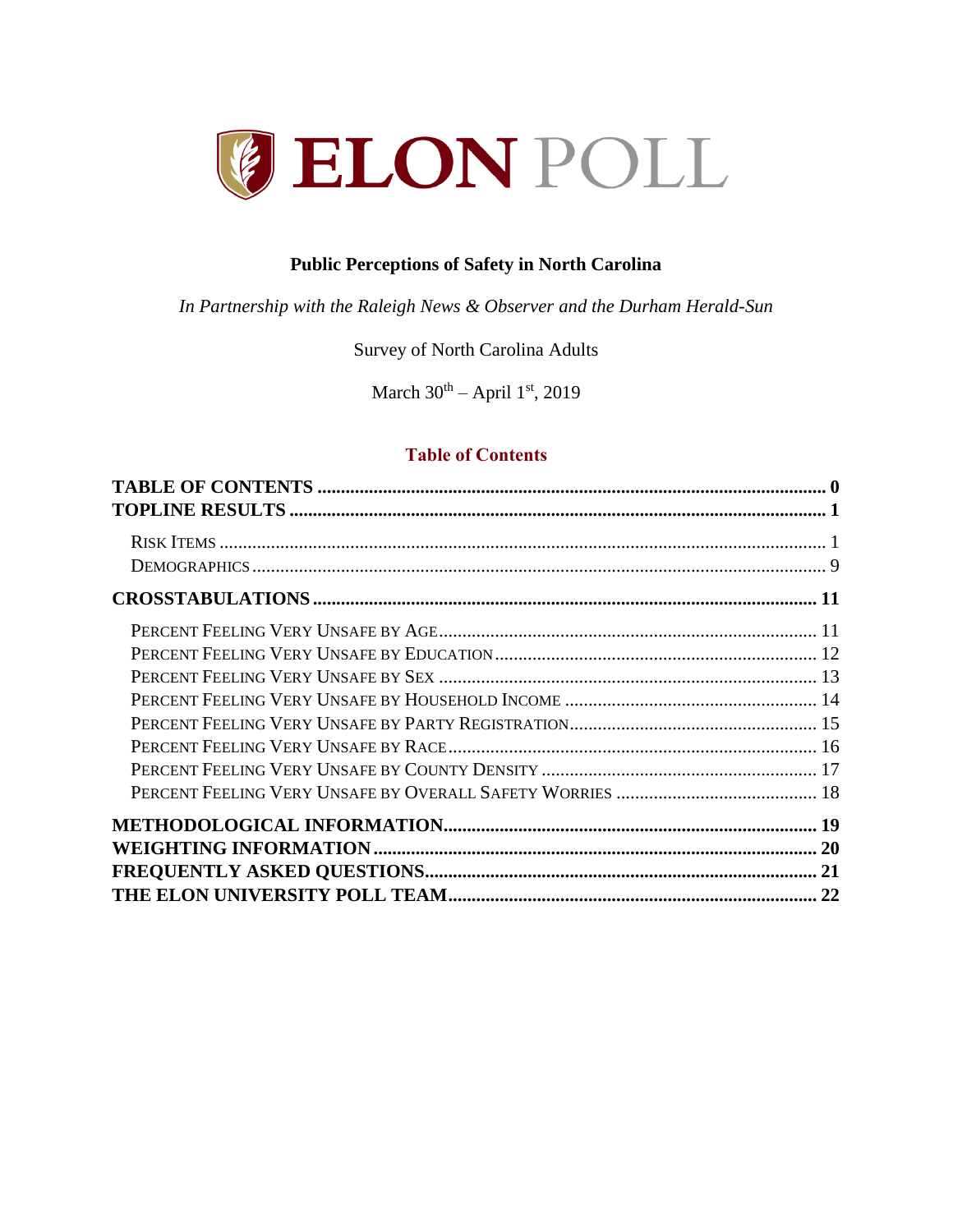<span id="page-1-0"></span>

#### <span id="page-1-1"></span>**Risk Items**

#### *Note: 37 items presented in randomized order.*

#### Introduction to Risk Items

"We all encounter various risks in life, but some risks make us feel more unsafe than others.

The following four screens list some areas of risk. Please indicate how unsafe you feel personally when it comes to each risk.

Your responses are very important in helping us share what the public thinks about safety.

How safe or unsafe do you feel when you think about **your own risk** from each of the following?"

#### **Tornadoes**

#### **Snakes**

 $\overline{a}$ 

<sup>&</sup>lt;sup>1</sup> Results are presented in the same order the questions were presented to respondents, unless noted as randomized. Due to rounding, percentages in this report do not always sum to 100%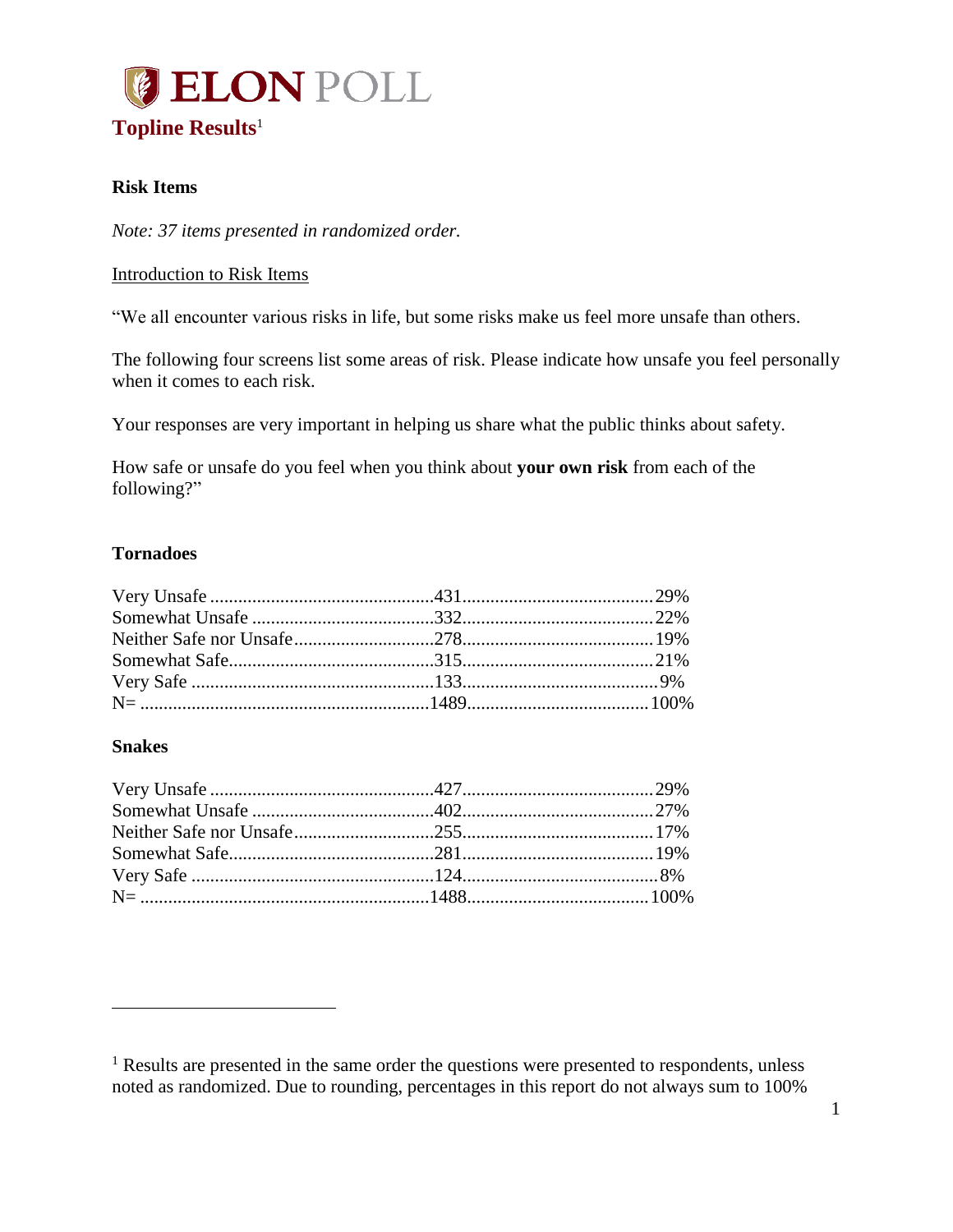

## **Ticks**

## **Workplace accidents**

## **Feral Pigs**

## **Contaminated food**

### Contagious diseases like the flu or measles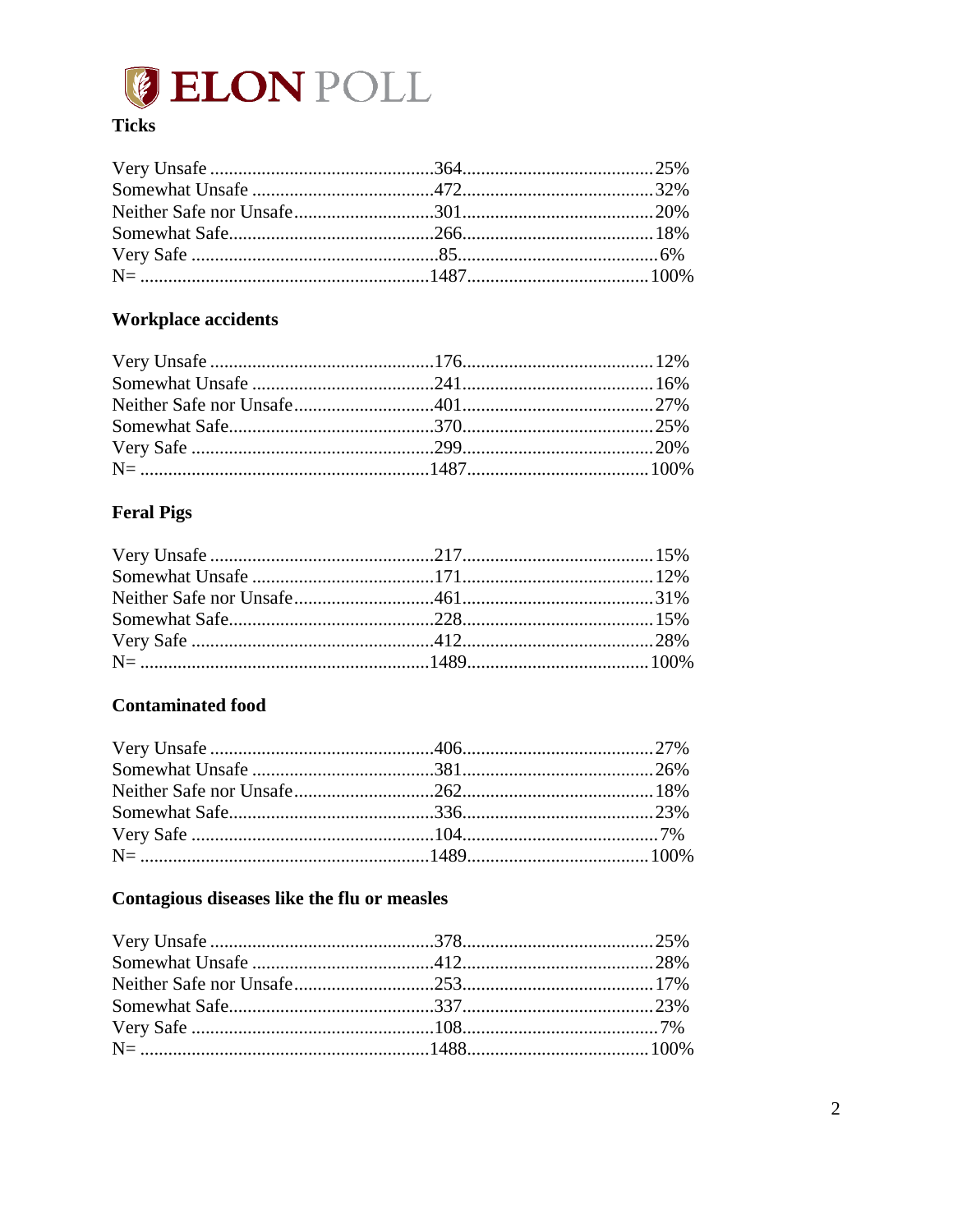

## Unemployment

#### **Healthcare costs**

## Not having enough food

### **Hurricanes**

## Crime at your home or in your neighborhood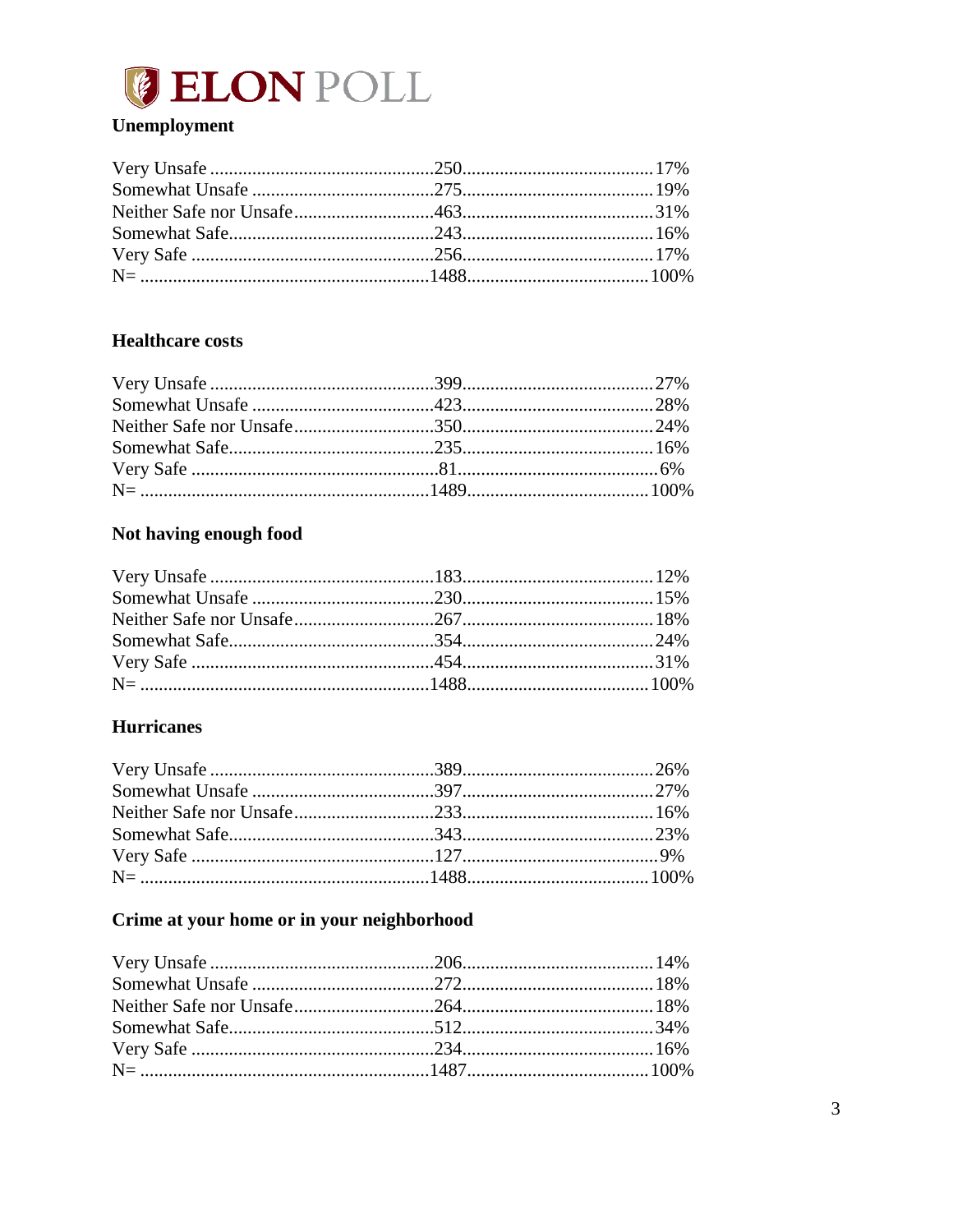

### Hornets, wasps, and bees

## **Airplanes**

# **Tall buildings**

### Your own health

# Coyotes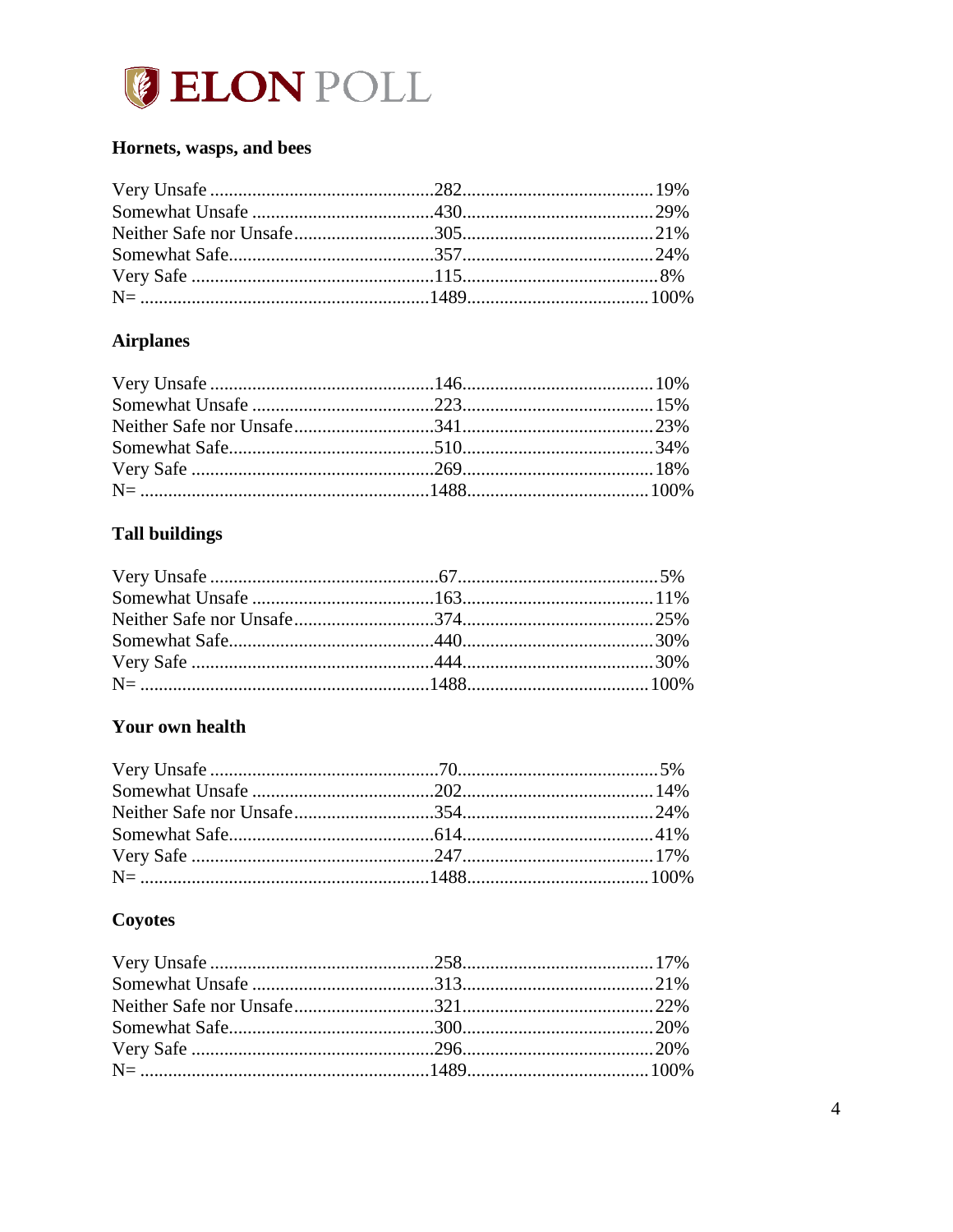

#### **Deer**

## **Cost of living**

# Crime at your work or your school

# Nuclear power plants

## **Sharks**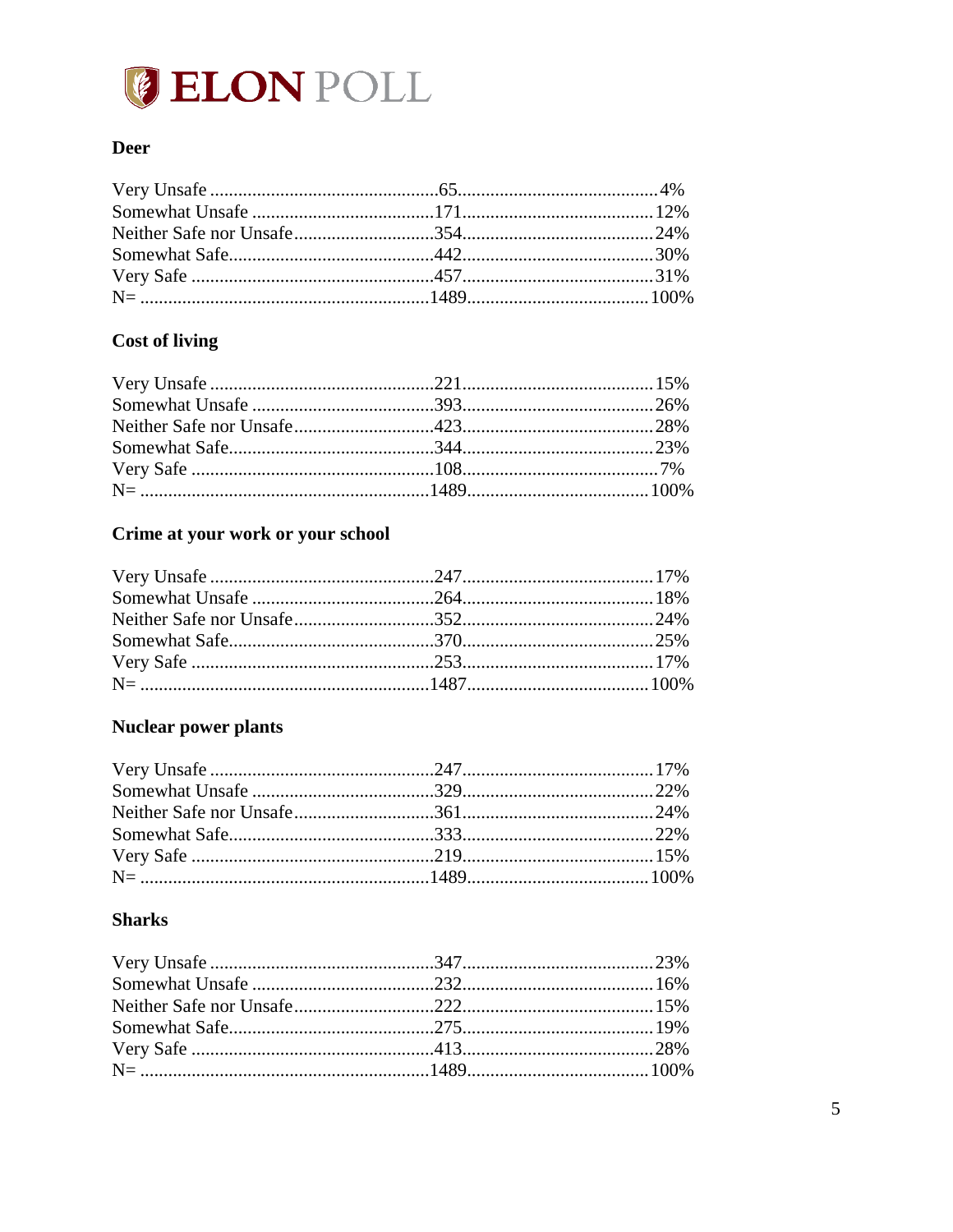

### **Bridges**

## **Drug** addiction

# Kidnapping or abductions

## **Contaminated water**

## **Climate Change**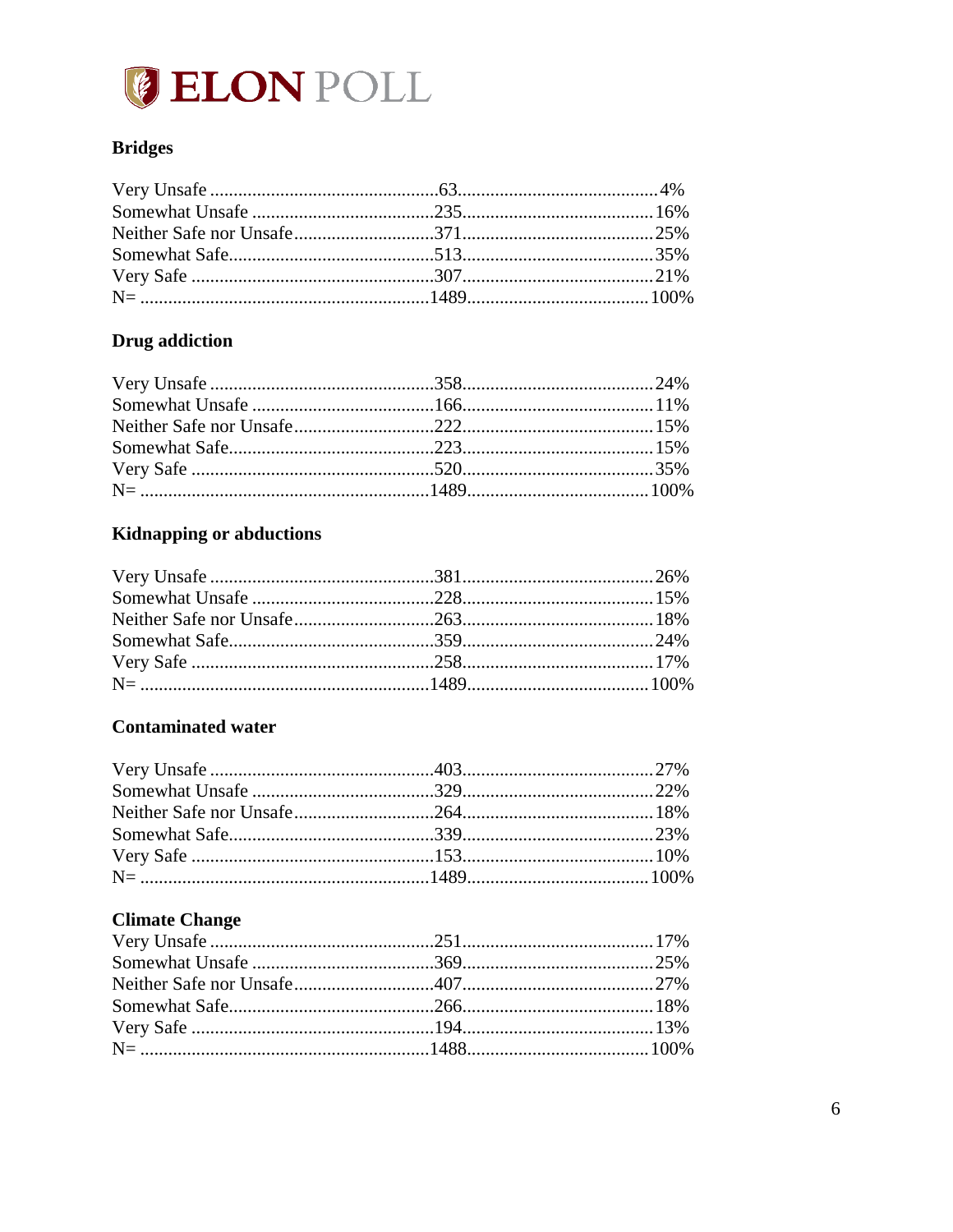

## **Artificial intelligence**

## **Terrorism**

## **Driving**

# **Spiders**

## Shootings in public places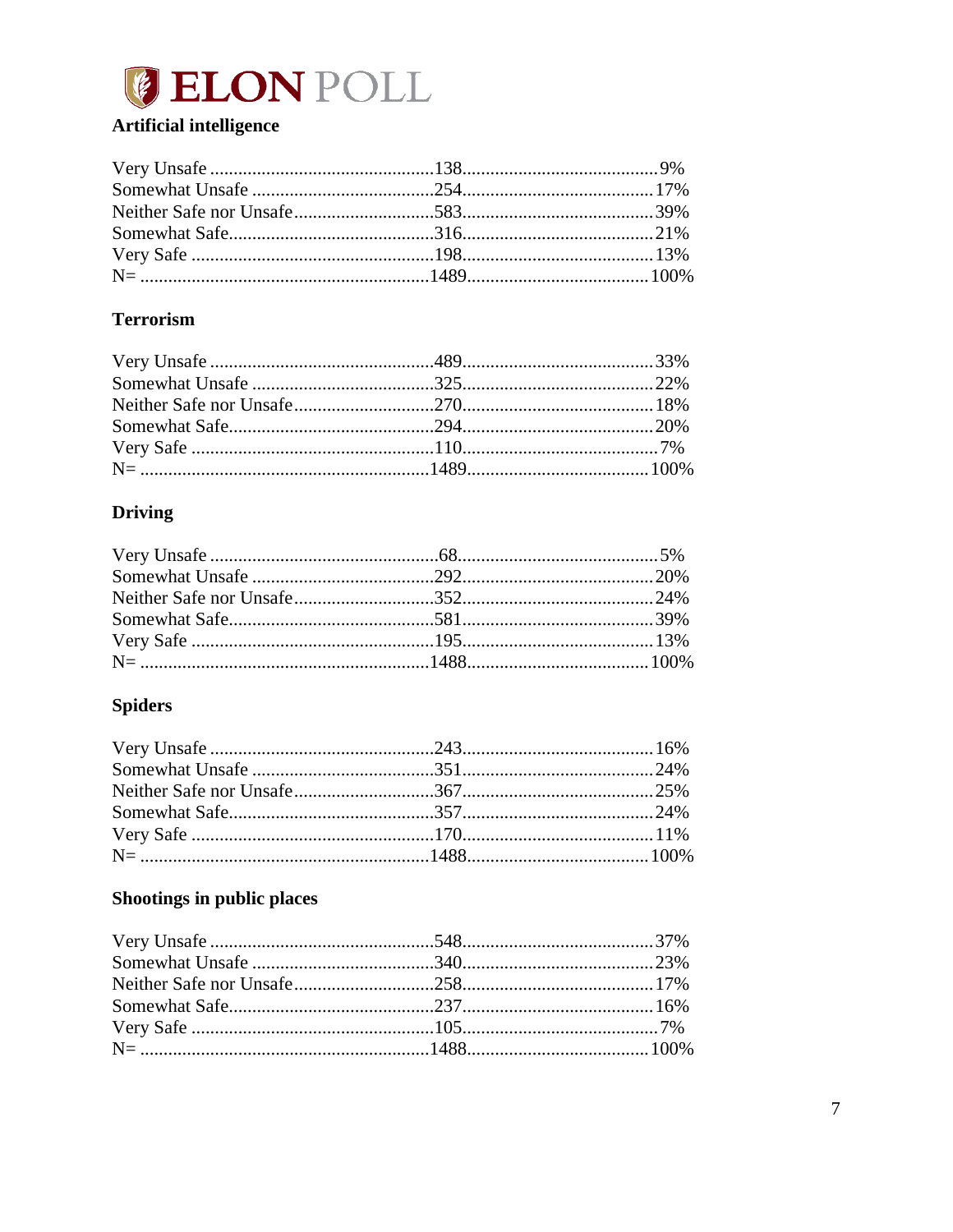

## **Dogs**

## Walking along roads without sidewalks

#### **Trains**

## **Fires inside buildings**

### Walking on sidewalks next to roads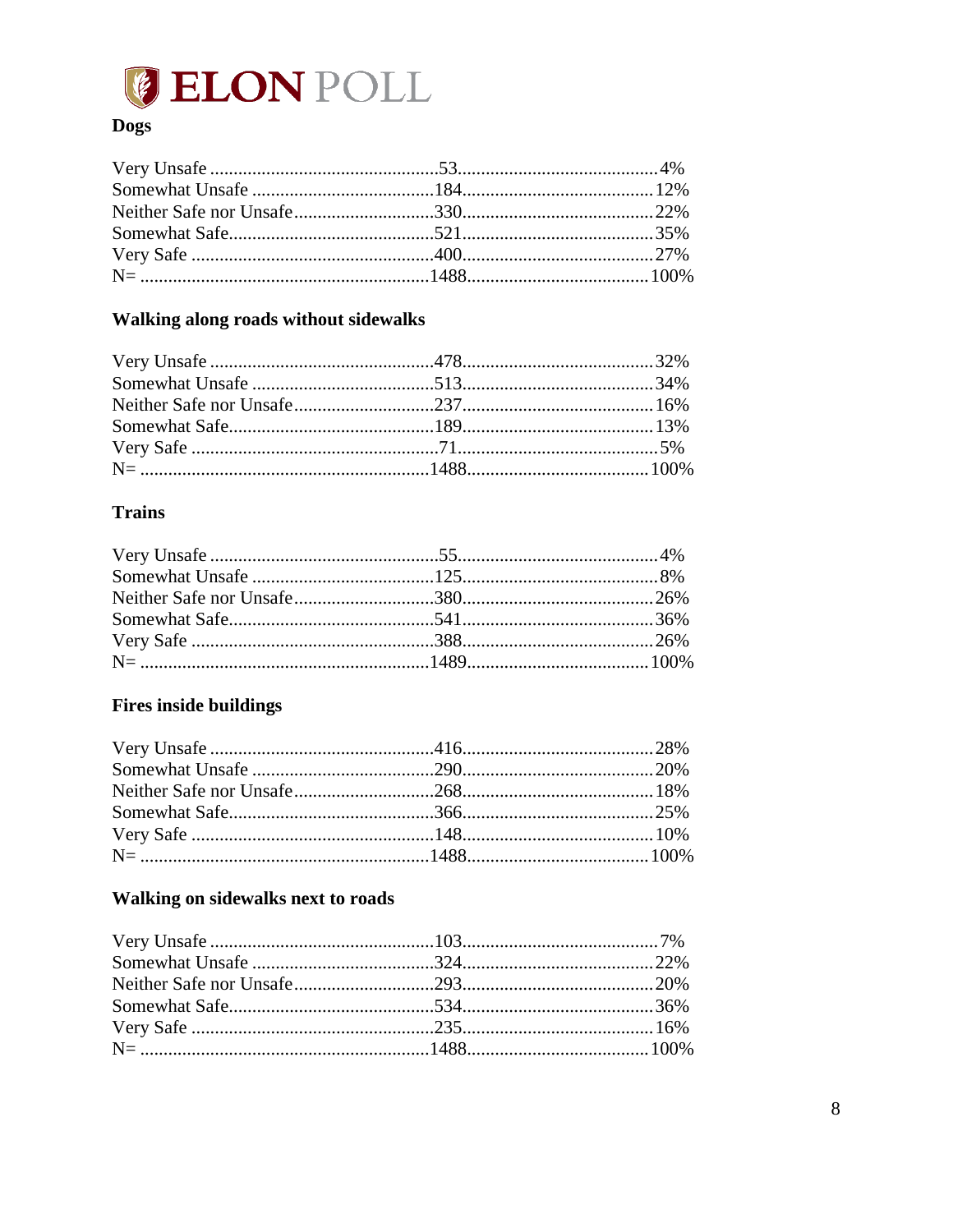

#### <span id="page-9-0"></span>**Demographics**

#### Age

How old are you?

#### **Gender**

What is your gender? "Other option included, but not reported for privacy.

#### $$

What is your race?

#### **Registered Party Affiliation<sup>3</sup>**

 $2$  The "other" category is collapsed; respondents were presented with many options.

<sup>&</sup>lt;sup>3</sup> Two part question: "Are you registered to vote in North Carolina?" followed by "Are you registered to vote as a Democrat, Republican, Unaffiliated or something else?" Population value for percent not registered calculated by subtracting total registered voters from total adult population.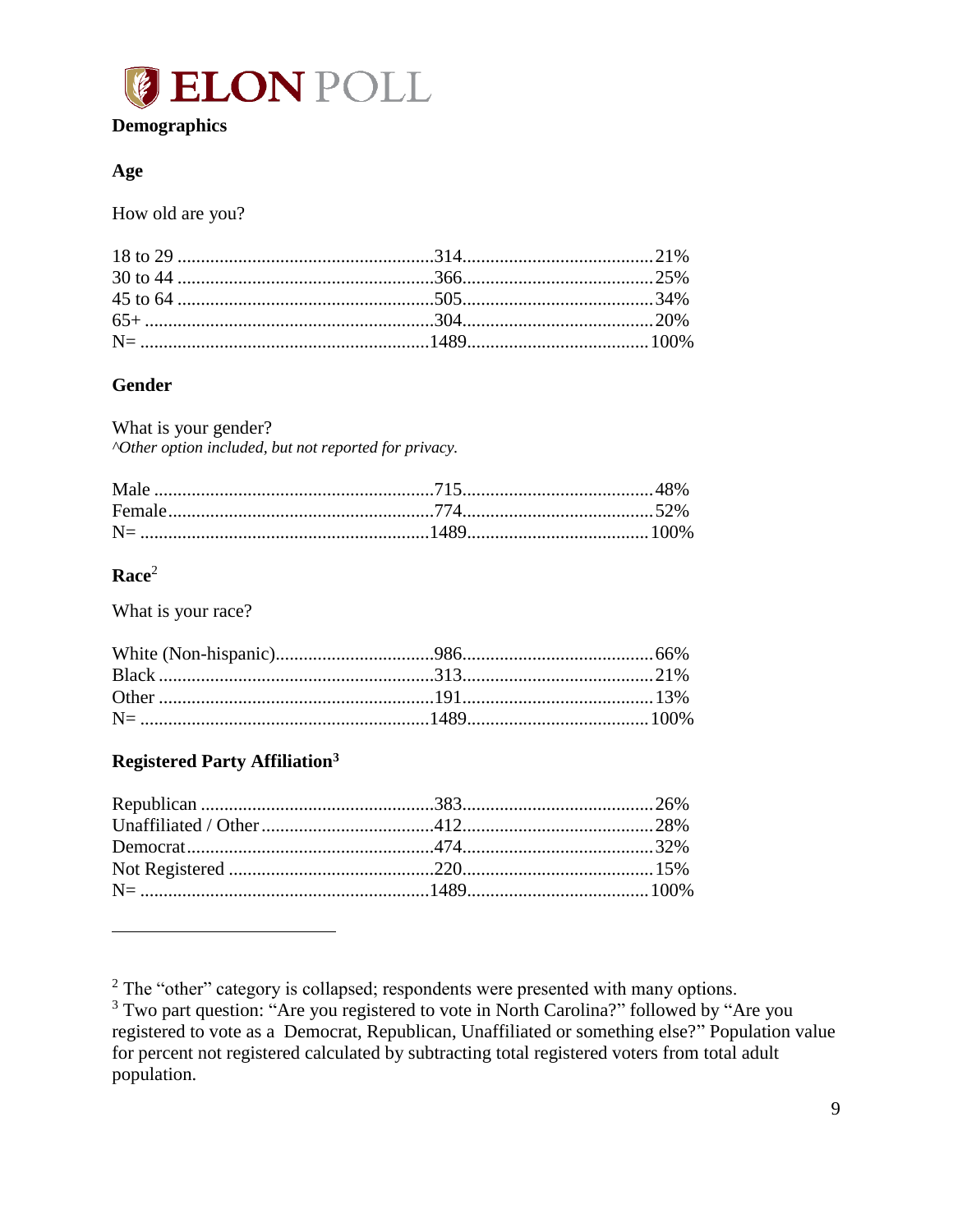

## **County Type**

| A See methods section for details |  |
|-----------------------------------|--|
|                                   |  |
|                                   |  |
|                                   |  |
|                                   |  |

## **Education**

Do you have a four-year bachelors degree?

#### **Income**

Is your annual household income more or less than \$50,000?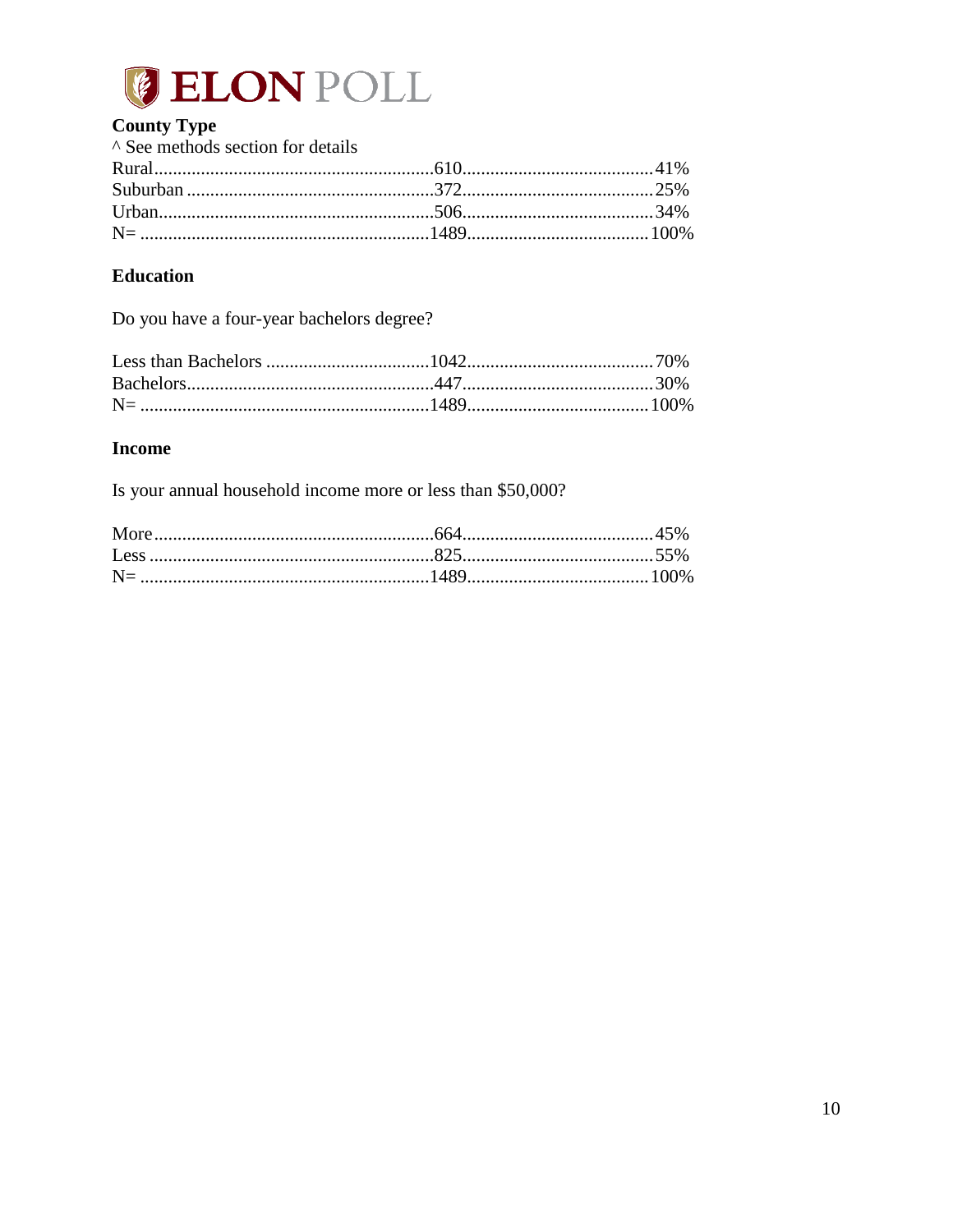

#### <span id="page-11-0"></span>**Crosstabulations**

<span id="page-11-1"></span>**Percent Feeling Very Unsafe by Age**

| <b>Risk Category</b>                        | 18 to 29       | 30 to 44       | 45 to 64       | $65+$          | <b>Overall</b>  |
|---------------------------------------------|----------------|----------------|----------------|----------------|-----------------|
| <b>Airplanes</b>                            | 12             | 9              | 9              | 9              | 10              |
| <b>Artificial intelligence</b>              | 11             | 10             | 8              | 8              | 9               |
| <b>Bridges</b>                              | 8              | $\overline{4}$ | 3              | $\overline{2}$ | $\overline{4}$  |
| <b>Climate Change</b>                       | 24             | 16             | 15             | 13             | 17              |
| Contagious diseases like the flu or measles | 36             | 28             | 22             | 18             | 25              |
| <b>Contaminated food</b>                    | 34             | 29             | 27             | 19             | 27              |
| <b>Contaminated water</b>                   | 36             | 27             | 25             | 20             | 27              |
| <b>Cost of living</b>                       | 17             | 18             | 14             | 10             | 15              |
| <b>Coyotes</b>                              | 22             | 17             | 17             | 13             | 17              |
| Crime at your home or in your neighborhood  | 21             | 14             | 14             | 6              | 14              |
| Crime at your work or your school           | 26             | 18             | 14             | 10             | 17              |
| <b>Deer</b>                                 | 5              | $\overline{4}$ | 5              | $\overline{2}$ | $\overline{4}$  |
| <b>Dogs</b>                                 | $\overline{4}$ | 3              | 5              | $\overline{2}$ | $\overline{4}$  |
| <b>Driving</b>                              | 6              | 6              | 5              | $\overline{2}$ | 5               |
| <b>Drug</b> addiction                       | 32             | 27             | 21             | 16             | 24              |
| <b>Feral Pigs</b>                           | 18             | 14             | 13             | 14             | 15              |
| <b>Fires inside buildings</b>               | 38             | 27             | 27             | 20             | 28              |
| <b>Healthcare costs</b>                     | 24             | 27             | 31             | 23             | 27              |
| Hornets, wasps, and bees                    | 24             | 19             | 19             | 13             | 19              |
| <b>Hurricanes</b>                           | 34             | 25             | 25             | 22             | 26              |
| <b>Kidnapping or abductions</b>             | 38             | 28             | 21             | 18             | 26              |
| Not having enough food                      | 17             | 17             | 10             | 6              | 12              |
| <b>Nuclear power plants</b>                 | 20             | 18             | 17             | 10             | 17              |
| <b>Sharks</b>                               | 26             | 23             | 23             | 21             | 23              |
| <b>Shootings in public places</b>           | 50             | 36             | 34             | 29             | 37              |
| <b>Snakes</b>                               | 27             | 29             | 30             | 28             | 29              |
| <b>Spiders</b>                              | 19             | 15             | 16             | 15             | 16              |
| <b>Tall buildings</b>                       | $\overline{7}$ | 5              | 5              | $\mathbf{1}$   | 5               |
| <b>Terrorism</b>                            | 41             | 30             | 32             | 30             | 33              |
| <b>Ticks</b>                                | 28             | 26             | 24             | 20             | 24              |
| <b>Tornadoes</b>                            | 35             | 27             | 30             | 24             | 29              |
| <b>Trains</b>                               | $\overline{4}$ | $\tau$         | 3              | $\mathbf{1}$   | $\overline{4}$  |
| Unemployment                                | 22             | 25             | 15             | $\overline{4}$ | 17              |
| Walking along roads without sidewalks       | 39             | 33             | 31             | 26             | 32              |
| Walking on sidewalks next to roads          | 9              | $\tau$         | 6              | 6              | $\tau$          |
| <b>Workplace accidents</b>                  | 21             | 14             | 9              | 5              | 12              |
| Your own health                             | 6              | 5              | $\overline{4}$ | 3              | $5\overline{)}$ |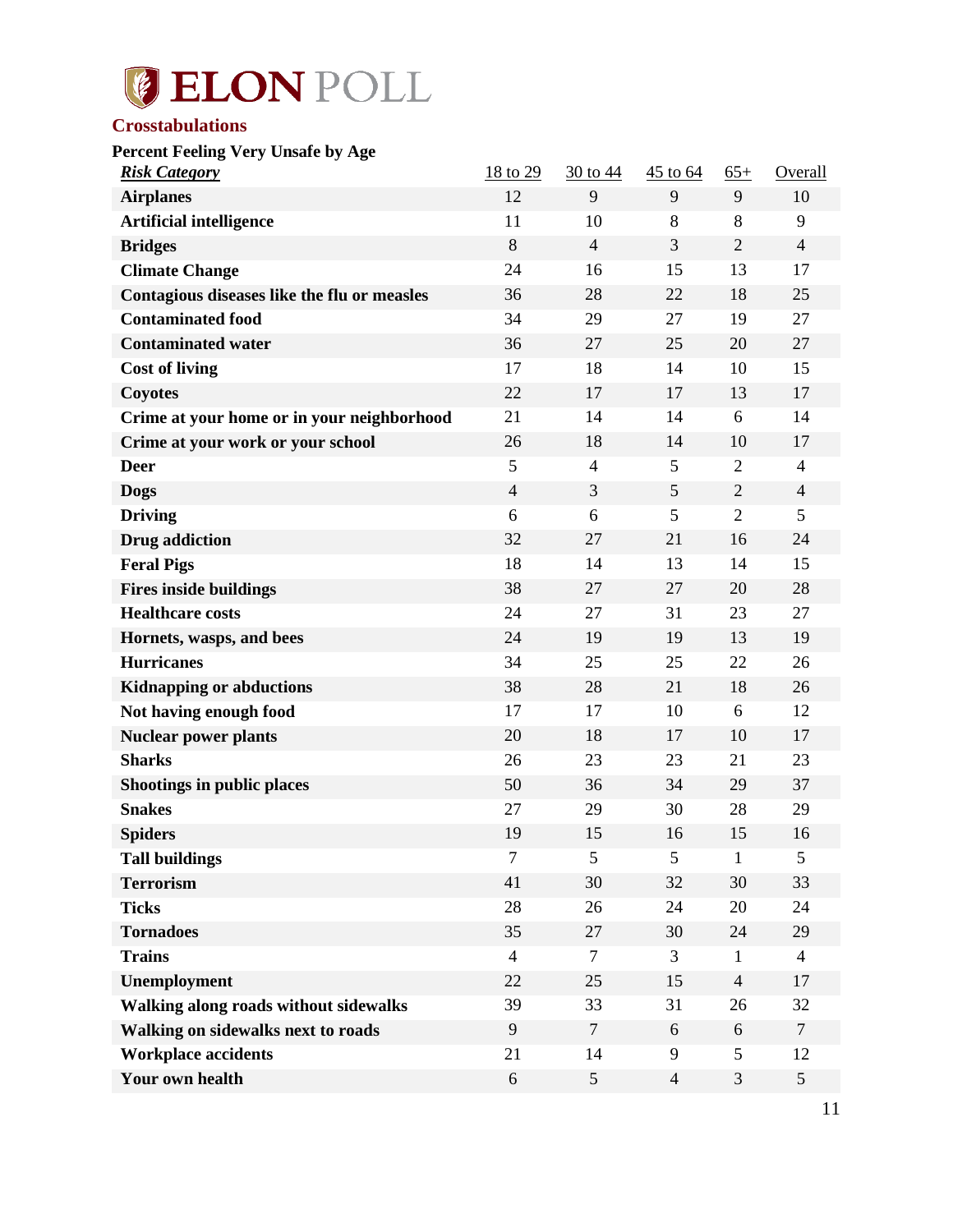# <span id="page-12-0"></span>**Percent Feeling Very Unsafe by Education**

| <b>Risk Category</b>                        | Less than Bachelors | <b>Bachelors</b> | Overall        |
|---------------------------------------------|---------------------|------------------|----------------|
| <b>Airplanes</b>                            | 12                  | $\overline{4}$   | 10             |
| <b>Artificial intelligence</b>              | 11                  | 6                | 9              |
| <b>Bridges</b>                              | 5                   | 3                | $\overline{4}$ |
| <b>Climate Change</b>                       | 17                  | 16               | 17             |
| Contagious diseases like the flu or measles | 28                  | 20               | 25             |
| <b>Contaminated food</b>                    | 30                  | 21               | 27             |
| <b>Contaminated water</b>                   | 31                  | 19               | 27             |
| <b>Cost of living</b>                       | 17                  | 10               | 15             |
| <b>Coyotes</b>                              | $20\,$              | 12               | 17             |
| Crime at your home or in your neighborhood  | 15                  | 12               | 14             |
| Crime at your work or your school           | 18                  | 13               | 17             |
| <b>Deer</b>                                 | 5                   | $\mathfrak{2}$   | $\overline{4}$ |
| <b>Dogs</b>                                 | $\overline{4}$      | 3                | $\overline{4}$ |
| <b>Driving</b>                              | 5                   | $\overline{4}$   | 5              |
| Drug addiction                              | 26                  | 19               | 24             |
| <b>Feral Pigs</b>                           | 16                  | 11               | 15             |
| <b>Fires inside buildings</b>               | 31                  | 21               | 28             |
| <b>Healthcare costs</b>                     | 29                  | 21               | 27             |
| Hornets, wasps, and bees                    | 23                  | 10               | 19             |
| <b>Hurricanes</b>                           | 29                  | 19               | 26             |
| <b>Kidnapping or abductions</b>             | 29                  | 18               | 26             |
| Not having enough food                      | 14                  | 9                | 12             |
| <b>Nuclear power plants</b>                 | 19                  | 11               | 17             |
| <b>Sharks</b>                               | 26                  | 16               | 23             |
| Shootings in public places                  | 41                  | 28               | 37             |
| <b>Snakes</b>                               | 32                  | 20               | 29             |
| <b>Spiders</b>                              | 19                  | 11               | 16             |
| <b>Tall buildings</b>                       | 5                   | 3                | 5              |
| <b>Terrorism</b>                            | 36                  | 26               | 33             |
| <b>Ticks</b>                                | 27                  | 19               | 24             |
| <b>Tornadoes</b>                            | 32                  | 21               | 29             |
| <b>Trains</b>                               | $\overline{4}$      | 3                | $\overline{4}$ |
| Unemployment                                | 17                  | 16               | 17             |
| Walking along roads without sidewalks       | 34                  | $27\,$           | 32             |
| Walking on sidewalks next to roads          | 8                   | 6                | $\overline{7}$ |
| <b>Workplace accidents</b>                  | 13                  | 9                | 12             |
| Your own health                             | $\sqrt{6}$          | $\mathfrak{Z}$   | $\mathfrak{S}$ |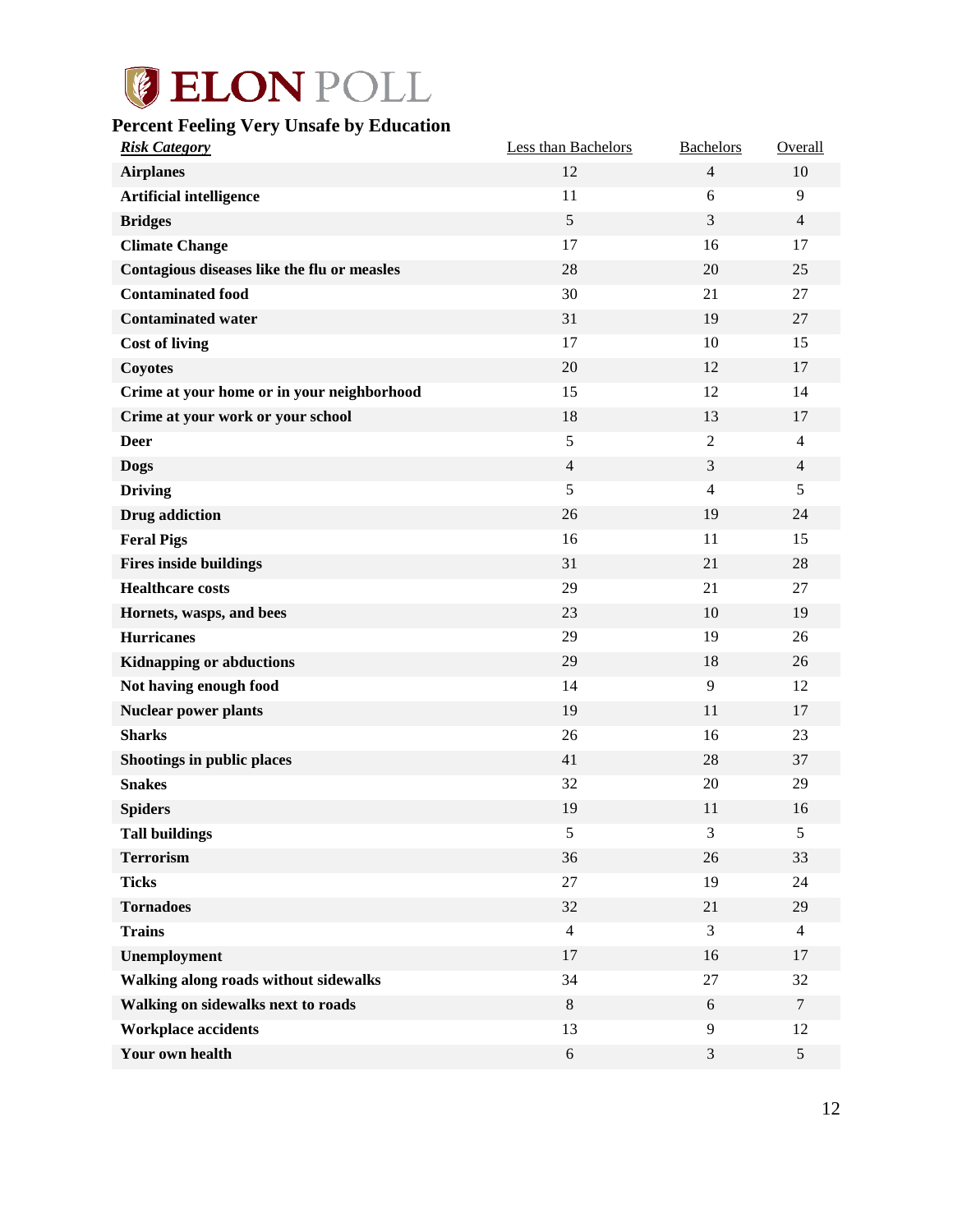# <span id="page-13-0"></span>**Percent Feeling Very Unsafe by Sex**

| <b>Risk Category</b>                        | Male           | Female         | Overall        |
|---------------------------------------------|----------------|----------------|----------------|
| <b>Airplanes</b>                            | $\tau$         | 13             | 10             |
| <b>Artificial intelligence</b>              | 8              | 10             | 9              |
| <b>Bridges</b>                              | $\mathfrak{2}$ | 6              | $\overline{4}$ |
| <b>Climate Change</b>                       | 16             | 18             | 17             |
| Contagious diseases like the flu or measles | 20             | 30             | 25             |
| <b>Contaminated food</b>                    | 23             | 32             | 27             |
| <b>Contaminated water</b>                   | 23             | 31             | 27             |
| <b>Cost of living</b>                       | 13             | 16             | 15             |
| <b>Coyotes</b>                              | 13             | 22             | 17             |
| Crime at your home or in your neighborhood  | 10             | 17             | 14             |
| Crime at your work or your school           | 14             | 19             | 17             |
| <b>Deer</b>                                 | $\mathfrak{2}$ | $\tau$         | $\overline{4}$ |
| <b>Dogs</b>                                 | 3              | $\overline{4}$ | $\overline{4}$ |
| <b>Driving</b>                              | $\overline{4}$ | 5              | 5              |
| Drug addiction                              | 21             | 27             | 24             |
| <b>Feral Pigs</b>                           | 12             | 17             | 15             |
| <b>Fires inside buildings</b>               | 22             | 33             | 28             |
| <b>Healthcare costs</b>                     | 25             | 28             | 27             |
| Hornets, wasps, and bees                    | 14             | 23             | 19             |
| <b>Hurricanes</b>                           | 22             | 30             | 26             |
| <b>Kidnapping or abductions</b>             | 20             | 30             | 26             |
| Not having enough food                      | 10             | 14             | 12             |
| <b>Nuclear power plants</b>                 | 13             | 20             | 17             |
| <b>Sharks</b>                               | 18             | 28             | 23             |
| Shootings in public places                  | 29             | 45             | 37             |
| <b>Snakes</b>                               | 20             | 37             | 29             |
| <b>Spiders</b>                              | 12             | 21             | 16             |
| <b>Tall buildings</b>                       | 3              | 6              | 5              |
| <b>Terrorism</b>                            | 25             | 40             | 33             |
| <b>Ticks</b>                                | 20             | 29             | 24             |
| <b>Tornadoes</b>                            | 25             | 33             | 29             |
| <b>Trains</b>                               | 3              | $\overline{4}$ | $\overline{4}$ |
| Unemployment                                | 16             | 18             | 17             |
| Walking along roads without sidewalks       | 25             | 39             | 32             |
| Walking on sidewalks next to roads          | $\sqrt{5}$     | 9              | $\tau$         |
| <b>Workplace accidents</b>                  | 13             | 11             | 12             |
| Your own health                             | $\mathfrak{Z}$ | $\sqrt{6}$     | 5              |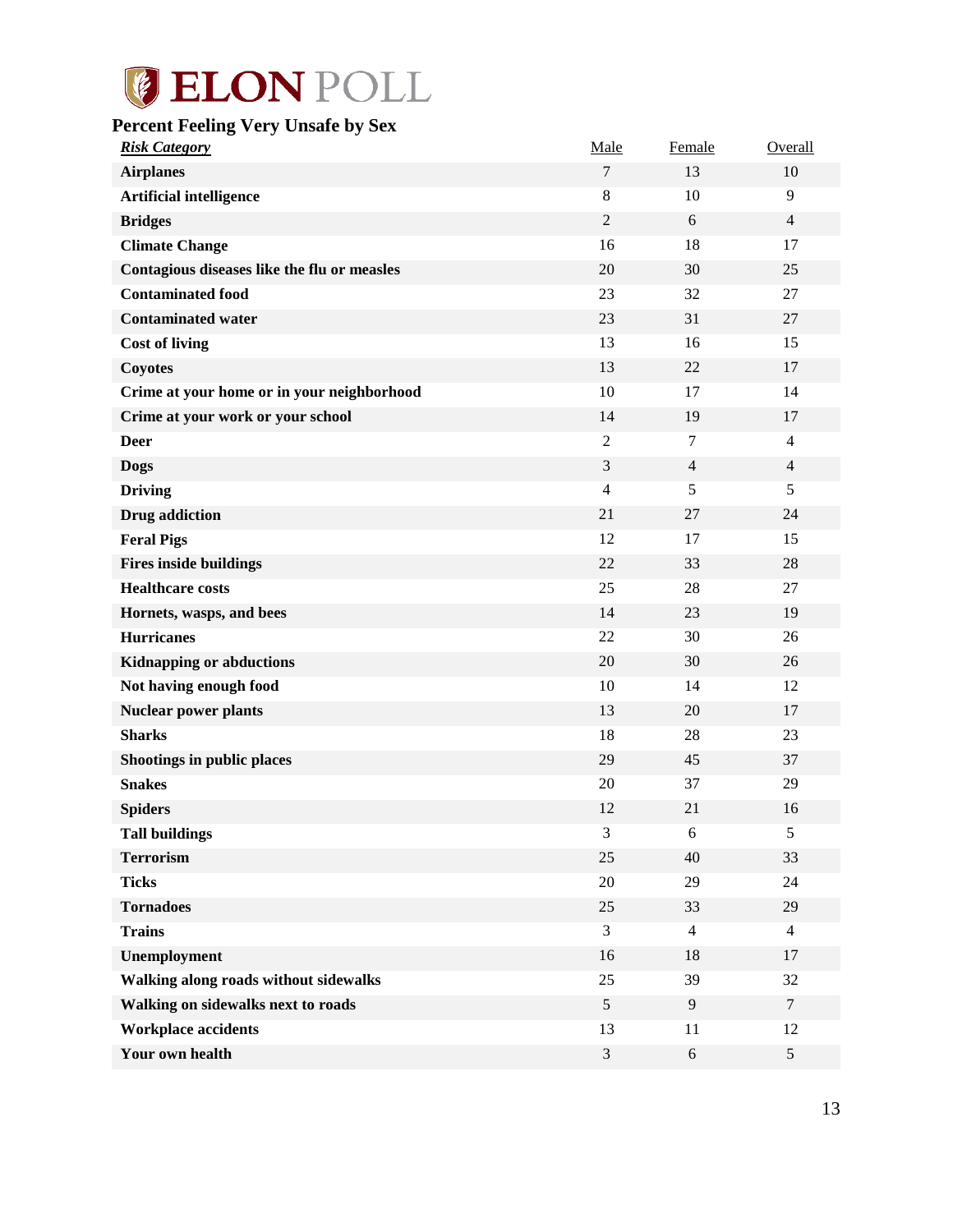### <span id="page-14-0"></span>**Percent Feeling Very Unsafe by Household Income**

| <b>Risk Category</b>                        | More than \$50K  | Less than \$50k | Overall        |
|---------------------------------------------|------------------|-----------------|----------------|
| <b>Airplanes</b>                            | $\boldsymbol{7}$ | 12              | 10             |
| <b>Artificial intelligence</b>              | $\tau$           | 11              | 9              |
| <b>Bridges</b>                              | 3                | 5               | $\overline{4}$ |
| <b>Climate Change</b>                       | 15               | 18              | 17             |
| Contagious diseases like the flu or measles | 21               | 29              | 25             |
| <b>Contaminated food</b>                    | 21               | 32              | 27             |
| <b>Contaminated water</b>                   | 21               | 32              | 27             |
| <b>Cost of living</b>                       | 11               | 18              | 15             |
| <b>Coyotes</b>                              | 13               | 21              | 17             |
| Crime at your home or in your neighborhood  | 11               | 16              | 14             |
| Crime at your work or your school           | 13               | 19              | 17             |
| <b>Deer</b>                                 | $\overline{2}$   | 6               | $\overline{4}$ |
| <b>Dogs</b>                                 | 3                | $\overline{4}$  | $\overline{4}$ |
| <b>Driving</b>                              | $\overline{4}$   | 5               | 5              |
| Drug addiction                              | 19               | 28              | 24             |
| <b>Feral Pigs</b>                           | 11               | 17              | 15             |
| <b>Fires inside buildings</b>               | 24               | 31              | 28             |
| <b>Healthcare costs</b>                     | 23               | 30              | 27             |
| Hornets, wasps, and bees                    | 14               | 23              | 19             |
| <b>Hurricanes</b>                           | 21               | 30              | 26             |
| <b>Kidnapping or abductions</b>             | 20               | 30              | 26             |
| Not having enough food                      | 10               | 14              | 12             |
| <b>Nuclear power plants</b>                 | 12               | 21              | 17             |
| <b>Sharks</b>                               | 18               | 27              | 23             |
| Shootings in public places                  | 29               | 43              | 37             |
| <b>Snakes</b>                               | 22               | 34              | 29             |
| <b>Spiders</b>                              | 13               | 19              | 16             |
| <b>Tall buildings</b>                       | $\mathfrak{Z}$   | $\sqrt{6}$      | 5              |
| <b>Terrorism</b>                            | 25               | 39              | 33             |
| <b>Ticks</b>                                | 20               | 28              | 24             |
| <b>Tornadoes</b>                            | $22\,$           | 35              | 29             |
| <b>Trains</b>                               | 3                | $\overline{4}$  | $\overline{4}$ |
| Unemployment                                | 12               | 20              | 17             |
| Walking along roads without sidewalks       | 28               | 35              | 32             |
| Walking on sidewalks next to roads          | 5                | 8               | $\tau$         |
| <b>Workplace accidents</b>                  | 9                | 14              | 12             |
| Your own health                             | $\mathfrak{Z}$   | $6\,$           | 5 <sup>5</sup> |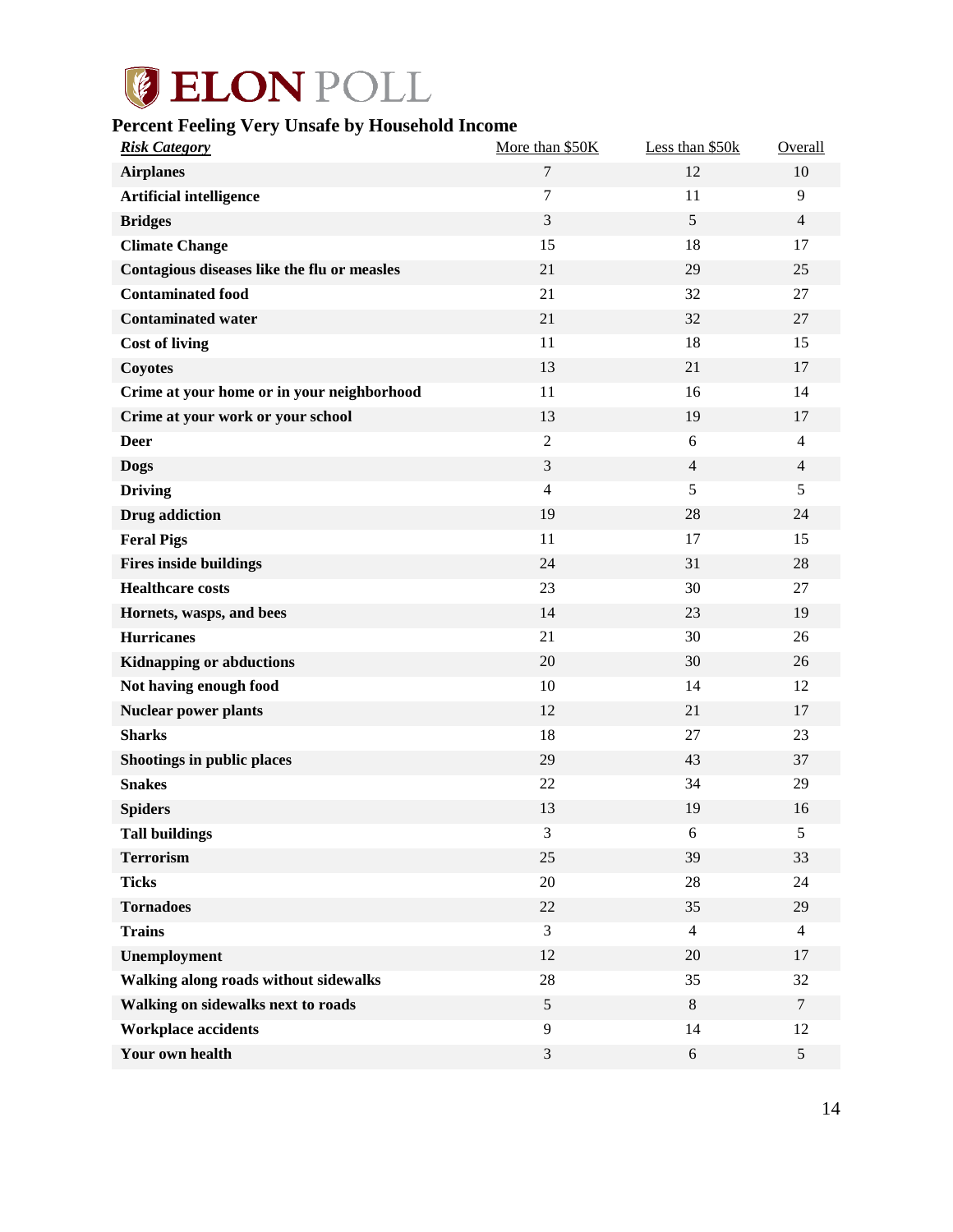## <span id="page-15-0"></span>**Percent Feeling Very Unsafe by Party Registration**

| <b>Risk Category</b>                          | Republican     | Unaffiliated /<br>Other | Democrat | Not<br>Registered | Overall        |
|-----------------------------------------------|----------------|-------------------------|----------|-------------------|----------------|
| <b>Airplanes</b>                              | 6              | 7                       | 13       | 14                | 10             |
| <b>Artificial intelligence</b>                | 10             | 7                       | 10       | 12                | 9              |
| <b>Bridges</b>                                | $\sqrt{2}$     | 3                       | 6        | $\overline{7}$    | $\overline{4}$ |
| <b>Climate Change</b>                         | 8              | 16                      | 24       | 19                | 17             |
| Contagious diseases like the flu or measles   | 19             | 19                      | 31       | 36                | 25             |
| <b>Contaminated food</b>                      | 21             | 23                      | 34       | 32                | 27             |
| <b>Contaminated water</b>                     | 21             | 23                      | 33       | 32                | 27             |
| <b>Cost of living</b>                         | 8              | 16                      | 17       | 20                | 15             |
| Coyotes                                       | 14             | 12                      | 24       | 20                | 17             |
| Crime at your home or in your<br>neighborhood | 10             | 10                      | 17       | 19                | 14             |
| Crime at your work or your school             | 11             | 15                      | 20       | 23                | 17             |
| <b>Deer</b>                                   | $\overline{2}$ | $\overline{2}$          | 8        | $\overline{4}$    | $\overline{4}$ |
| <b>Dogs</b>                                   | $\overline{2}$ | $\overline{2}$          | 6        | 3                 | $\overline{4}$ |
| <b>Driving</b>                                | 5              | 3                       | 5        | 5                 | 5              |
| <b>Drug</b> addiction                         | 18             | 18                      | 30       | 33                | 24             |
| <b>Feral Pigs</b>                             | 12             | 10                      | 18       | 20                | 15             |
| <b>Fires inside buildings</b>                 | 23             | 22                      | 35       | 33                | 28             |
| <b>Healthcare costs</b>                       | 24             | 30                      | 25       | 30                | 27             |
| Hornets, wasps, and bees                      | 14             | 13                      | 26       | 25                | 19             |
| <b>Hurricanes</b>                             | 21             | 20                      | 34       | 30                | 26             |
| <b>Kidnapping or abductions</b>               | 19             | 20                      | 32       | 35                | 26             |
| Not having enough food                        | 9              | 9                       | 15       | 19                | 12             |
| <b>Nuclear power plants</b>                   | 9              | 14                      | 22       | 22                | 17             |
| <b>Sharks</b>                                 | 20             | 20                      | 28       | 27                | 23             |
| Shootings in public places                    | 30             | 29                      | 46       | 44                | 37             |
| <b>Snakes</b>                                 | 26             | 22                      | 33       | 37                | 29             |
| <b>Spiders</b>                                | 13             | 12                      | 21       | 21                | 16             |
| <b>Tall buildings</b>                         | 3              | $\overline{4}$          | 5        | 6                 | 5              |
| <b>Terrorism</b>                              | 29             | 26                      | 39       | 38                | 33             |
| <b>Ticks</b>                                  | $22\,$         | 18                      | 30       | $28\,$            | 24             |
| <b>Tornadoes</b>                              | 23             | 25                      | 34       | 37                | 29             |
| <b>Trains</b>                                 | $\mathbf{1}$   | $\overline{2}$          | 6        | 6                 | $\overline{4}$ |
| Unemployment                                  | 11             | 16                      | 19       | 23                | 17             |
| Walking along roads without sidewalks         | 25             | 25                      | 39       | 42                | 32             |
| Walking on sidewalks next to roads            | $\mathfrak{Z}$ | $\overline{4}$          | 11       | 11                | $\overline{7}$ |
| <b>Workplace accidents</b>                    | $\tau$         | 9                       | 15       | 19                | 12             |
| Your own health                               | 3              | $\overline{4}$          | 5        | $8\,$             | $5\,$          |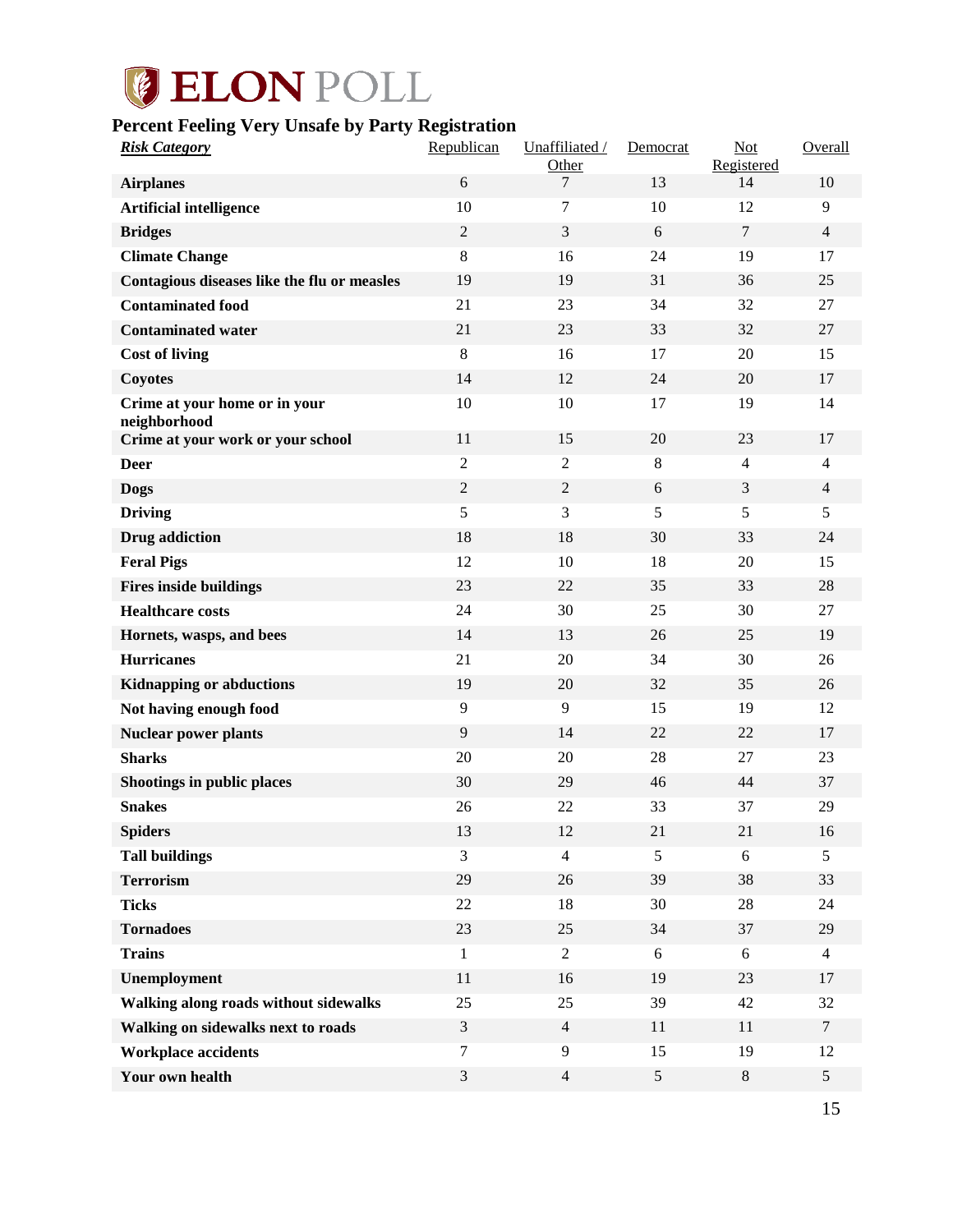# <span id="page-16-0"></span>**Percent Feeling Very Unsafe by Race**

| <b>Risk Category</b>                        | White          | <b>Black</b> | Other          | Overall        |
|---------------------------------------------|----------------|--------------|----------------|----------------|
| <b>Airplanes</b>                            | 8              | 15           | 8              | 10             |
| <b>Artificial intelligence</b>              | 9              | 10           | 10             | 9              |
| <b>Bridges</b>                              | 3              | $\,8\,$      | 3              | $\overline{4}$ |
| <b>Climate Change</b>                       | 16             | 18           | 22             | 17             |
| Contagious diseases like the flu or measles | 20             | 38           | 36             | 25             |
| <b>Contaminated food</b>                    | 23             | 39           | 31             | 27             |
| <b>Contaminated water</b>                   | 22             | 40           | 33             | 27             |
| <b>Cost of living</b>                       | 14             | 15           | 21             | 15             |
| <b>Coyotes</b>                              | 13             | 30           | 18             | 17             |
| Crime at your home or in your neighborhood  | 11             | 21           | 19             | 14             |
| Crime at your work or your school           | 13             | 24           | 25             | 17             |
| <b>Deer</b>                                 | $\overline{c}$ | 12           | $\overline{4}$ | $\overline{4}$ |
| <b>Dogs</b>                                 | $\sqrt{2}$     | 8            | 6              | 4              |
| <b>Driving</b>                              | $\overline{4}$ | 5            | 6              | 5              |
| <b>Drug</b> addiction                       | 21             | 33           | 26             | 24             |
| <b>Feral Pigs</b>                           | 11             | 21           | 24             | 15             |
| <b>Fires inside buildings</b>               | 23             | 39           | 34             | 28             |
| <b>Healthcare costs</b>                     | 27             | 25           | 31             | 27             |
| Hornets, wasps, and bees                    | 14             | 32           | 23             | 19             |
| <b>Hurricanes</b>                           | 22             | 38           | 29             | 26             |
| <b>Kidnapping or abductions</b>             | 20             | 37           | 35             | 26             |
| Not having enough food                      | 10             | 18           | 18             | 12             |
| <b>Nuclear power plants</b>                 | 12             | 26           | 23             | 17             |
| <b>Sharks</b>                               | 19             | 35           | 26             | 23             |
| Shootings in public places                  | 31             | 52           | 43             | 37             |
| <b>Snakes</b>                               | 25             | 39           | 30             | 29             |
| <b>Spiders</b>                              | 13             | 25           | 18             | 16             |
| <b>Tall buildings</b>                       | 4              | 6            | $\tau$         | 5              |
| <b>Terrorism</b>                            | 28             | 41           | 42             | 33             |
| <b>Ticks</b>                                | $20\,$         | 33           | 32             | 24             |
| <b>Tornadoes</b>                            | 25             | 39           | 35             | 29             |
| <b>Trains</b>                               | $\mathbf{1}$   | 10           | 6              | $\overline{4}$ |
| Unemployment                                | 14             | 20           | 24             | 17             |
| Walking along roads without sidewalks       | $27\,$         | 43           | 41             | 32             |
| Walking on sidewalks next to roads          | $\mathfrak s$  | 13           | 10             | $\tau$         |
| <b>Workplace accidents</b>                  | 8              | $20\,$       | 19             | 12             |
| Your own health                             | $\overline{4}$ | 5            | $\overline{9}$ | 5              |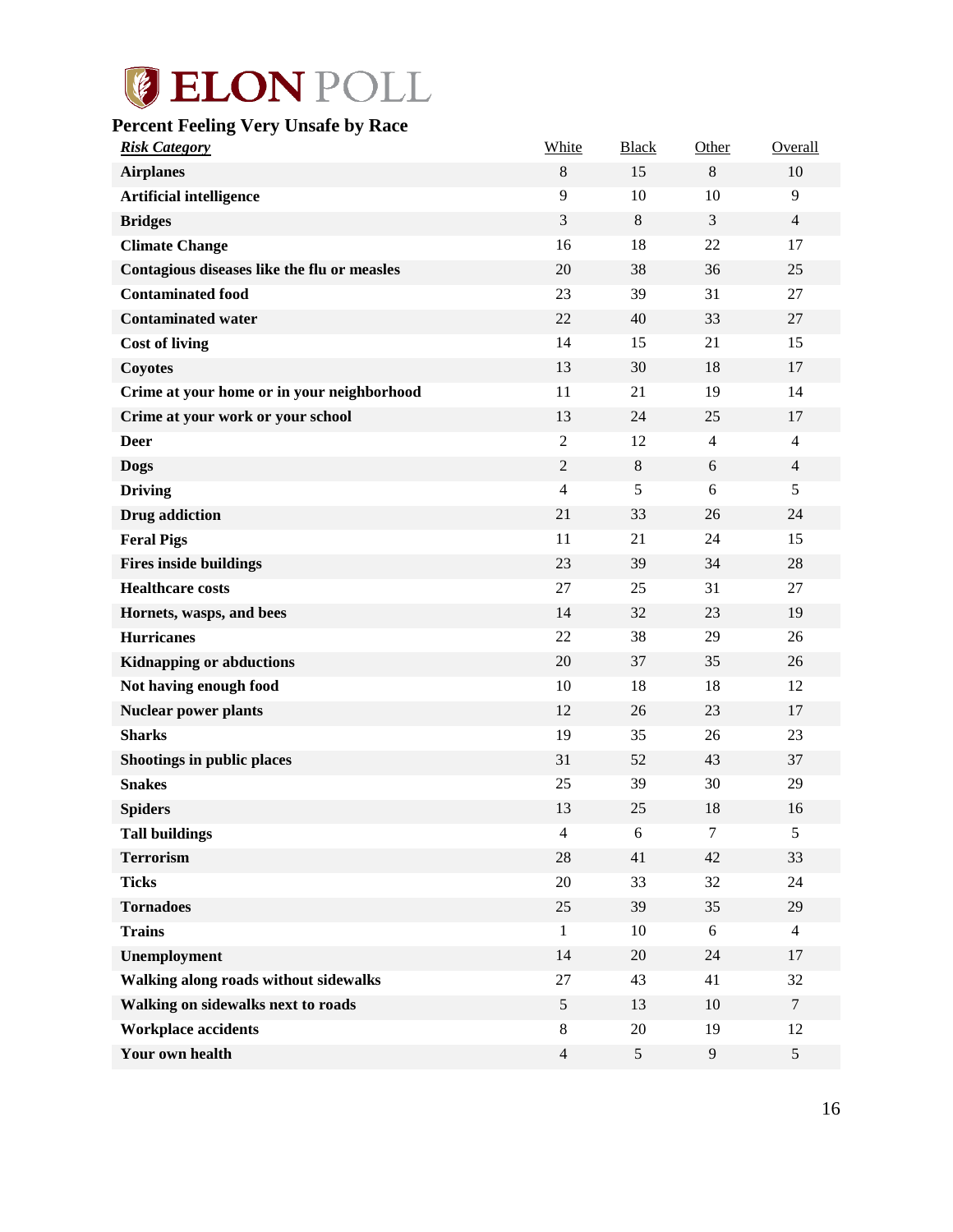# <span id="page-17-0"></span>**Percent Feeling Very Unsafe by County Density**

| <b>Risk Category</b>                        | Rural          | Suburban                | Urban          | Overall        |
|---------------------------------------------|----------------|-------------------------|----------------|----------------|
| <b>Airplanes</b>                            | 13             | 9                       | $\overline{7}$ | 10             |
| <b>Artificial intelligence</b>              | 10             | 9                       | $\,8\,$        | 9              |
| <b>Bridges</b>                              | $\overline{4}$ | $\overline{4}$          | 5              | $\overline{4}$ |
| <b>Climate Change</b>                       | 18             | 14                      | 18             | 17             |
| Contagious diseases like the flu or measles | 25             | 26                      | 25             | 25             |
| <b>Contaminated food</b>                    | 29             | 27                      | 26             | 27             |
| <b>Contaminated water</b>                   | 28             | 26                      | 27             | 27             |
| <b>Cost of living</b>                       | 14             | 14                      | 16             | 15             |
| <b>Coyotes</b>                              | 20             | 16                      | 15             | 17             |
| Crime at your home or in your neighborhood  | 14             | 13                      | 14             | 14             |
| Crime at your work or your school           | 19             | 13                      | 16             | 17             |
| <b>Deer</b>                                 | $\overline{4}$ | 5                       | $\overline{4}$ | $\overline{4}$ |
| <b>Dogs</b>                                 | $\overline{4}$ | $\overline{4}$          | 3              | $\overline{4}$ |
| <b>Driving</b>                              | 5              | 5                       | 3              | 5              |
| <b>Drug</b> addiction                       | 26             | 24                      | 22             | 24             |
| <b>Feral Pigs</b>                           | 15             | 15                      | 14             | 15             |
| <b>Fires inside buildings</b>               | 30             | 29                      | 25             | 28             |
| <b>Healthcare costs</b>                     | 27             | 29                      | 25             | 27             |
| Hornets, wasps, and bees                    | 21             | 17                      | 18             | 19             |
| <b>Hurricanes</b>                           | 32             | 24                      | 21             | 26             |
| <b>Kidnapping or abductions</b>             | 28             | 24                      | 25             | 26             |
| Not having enough food                      | 13             | 13                      | 12             | 12             |
| <b>Nuclear power plants</b>                 | 19             | 13                      | 15             | 17             |
| <b>Sharks</b>                               | 25             | 24                      | 21             | 23             |
| Shootings in public places                  | 38             | 36                      | 37             | 37             |
| <b>Snakes</b>                               | 33             | 26                      | 25             | 29             |
| <b>Spiders</b>                              | 18             | 17                      | 13             | 16             |
| <b>Tall buildings</b>                       | 5              | $\overline{\mathbf{4}}$ | $\overline{4}$ | 5              |
| <b>Terrorism</b>                            | 34             | 35                      | 30             | 33             |
| <b>Ticks</b>                                | 26             | 23                      | 24             | 24             |
| <b>Tornadoes</b>                            | 32             | 28                      | $27\,$         | 29             |
| <b>Trains</b>                               | $\overline{4}$ | $\overline{4}$          | $\overline{4}$ | $\overline{4}$ |
| Unemployment                                | 16             | 14                      | 19             | 17             |
| Walking along roads without sidewalks       | 32             | 33                      | 32             | 32             |
| Walking on sidewalks next to roads          | $\tau$         | $\tau$                  | $\tau$         | $\tau$         |
| <b>Workplace accidents</b>                  | 13             | 11                      | 12             | 12             |
| Your own health                             | $\tau$         | $\overline{4}$          | $\mathfrak z$  | $\mathfrak{S}$ |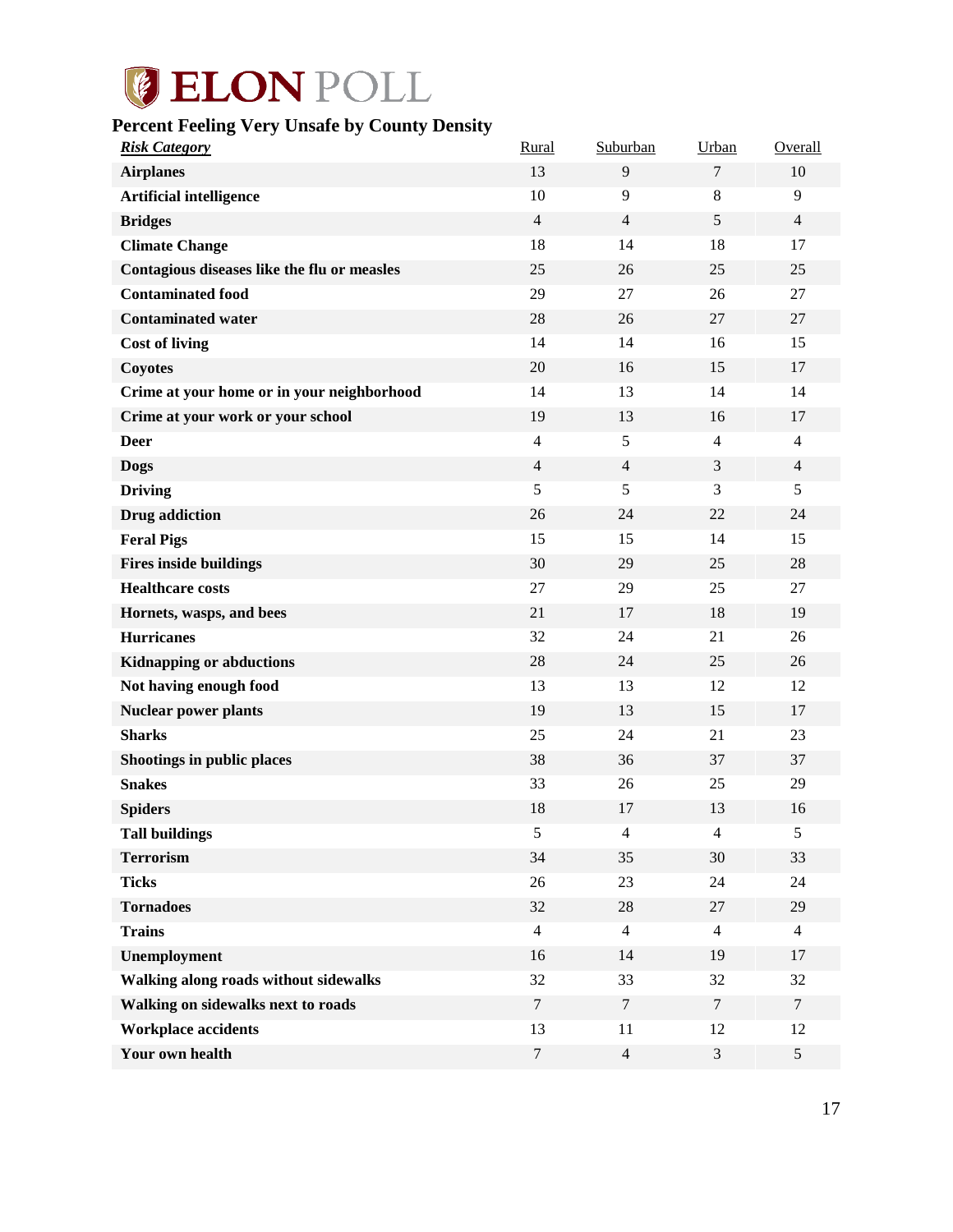# **GELON POLL**

# <span id="page-18-0"></span>**Percent Feeling Very Unsafe by Overall Safety Worries**

*Groups based on sum of unsafe responses to all 37 risks area; approximately one-third of sample in each group.*

|                                             | Low              | <b>Middle</b>  | <b>High</b> | Overall                  |
|---------------------------------------------|------------------|----------------|-------------|--------------------------|
| <b>Airplanes</b>                            | $\overline{2}$   | 5              | 22          | $\overline{9}$           |
| <b>Artificial intelligence</b>              | 3                | 6              | 19          | 9                        |
| <b>Bridges</b>                              | $\mathbf{1}$     | $\mathbf{1}$   | 10          | $\overline{4}$           |
| <b>Climate Change</b>                       | $\,8\,$          | 13             | 30          | 17                       |
| Contagious diseases like the flu or measles | $\mathbf{1}$     | 14             | 61          | 25                       |
| <b>Contaminated food</b>                    | $\overline{2}$   | 15             | 66          | 27                       |
| <b>Contaminated water</b>                   | 3                | 16             | 64          | 27                       |
| <b>Cost of living</b>                       | $\overline{4}$   | 13             | 26          | 14                       |
| <b>Coyotes</b>                              | $\overline{c}$   | $\,8\,$        | 42          | 17                       |
| Crime at your home or in your neighborhood  | $\mathbf{0}$     | 6              | 37          | 14                       |
| Crime at your work or your school           | $\mathbf{1}$     | 5              | 45          | 16                       |
| <b>Deer</b>                                 | $\boldsymbol{0}$ | $\overline{2}$ | 11          | $\overline{4}$           |
| <b>Dogs</b>                                 | $\mathbf{1}$     | $\mathbf{1}$   | 8           | 3                        |
| <b>Driving</b>                              | 1                | $\overline{4}$ | 9           | 5                        |
| <b>Drug</b> addiction                       | $\mathfrak{2}$   | 12             | 59          | 24                       |
| <b>Feral Pigs</b>                           | 1                | 6              | 37          | 14                       |
| <b>Fires inside buildings</b>               | $\overline{4}$   | 15             | 66          | 28                       |
| <b>Healthcare costs</b>                     | 13               | 27             | 40          | 27                       |
| Hornets, wasps, and bees                    | $\overline{4}$   | 12             | 41          | 19                       |
| <b>Hurricanes</b>                           | $\mathfrak{2}$   | 14             | 63          | 26                       |
| <b>Kidnapping or abductions</b>             | $\mathbf{1}$     | 11             | 66          | 26                       |
| Not having enough food                      | 1                | $\overline{4}$ | 32          | 12                       |
| <b>Nuclear power plants</b>                 | $\mathbf{1}$     | 7              | 42          | 16                       |
| <b>Sharks</b>                               | $\mathfrak{2}$   | 11             | 58          | 23                       |
| Shootings in public places                  | $\overline{4}$   | 26             | 82          | 37                       |
| <b>Snakes</b>                               | 5                | 20             | 61          | 28                       |
| <b>Spiders</b>                              | 4                | 9              | 37          | 16                       |
| <b>Tall buildings</b>                       | $\mathbf{1}$     | $\mathbf{1}$   | 12          | $\overline{\mathcal{A}}$ |
| <b>Terrorism</b>                            | 3                | 22             | 75          | 33                       |
| <b>Ticks</b>                                | $\overline{4}$   | 14             | 55          | 24                       |
| <b>Tornadoes</b>                            | $\sqrt{2}$       | 15             | 70          | 29                       |
| <b>Trains</b>                               | $\boldsymbol{0}$ | $\overline{0}$ | 10          | 3                        |
| Unemployment                                | $\mathfrak{S}$   | 12             | 34          | 17                       |
| Walking along roads without sidewalks       | 12               | 30             | 55          | 32                       |
| Walking on sidewalks next to roads          | $\overline{c}$   | 3              | 16          | $\overline{7}$           |
| <b>Workplace accidents</b>                  | $\mathbf{1}$     | $\overline{4}$ | 30          | 11                       |
| Your own health                             | $\boldsymbol{0}$ | $\mathfrak{Z}$ | 11          | $\sqrt{5}$               |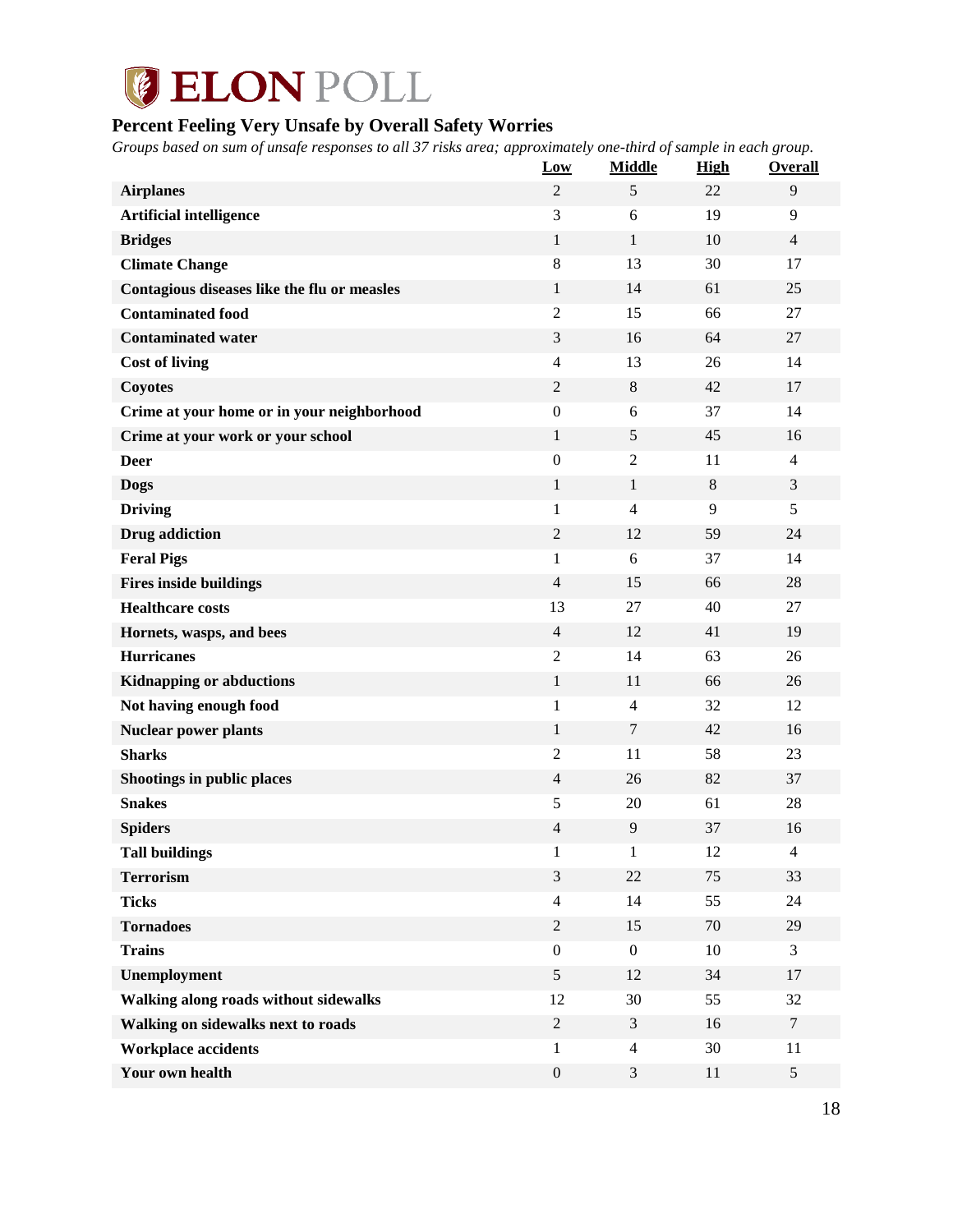

## <span id="page-19-0"></span>**Methodological Information**

| Mode:                       | Online                                              |
|-----------------------------|-----------------------------------------------------|
| Population:                 | North Carolina Adults                               |
| Dates in the field:         | March 30 – April 1, 2019                            |
| Sample Size:                | 1.489                                               |
| <b>Weighting Variables:</b> | Race, Gender, Age, Education, Rural/Urban/Suburban, |
|                             | <b>Registered Party</b>                             |
| Credibility Interval        | $+/- 2.7\%$                                         |

#### *Procedure*

For this survey, the Elon University Poll used an online opt-in sample provided by Lucid, LLC. Respondents were recruited for this sample from many sample providers in the Lucid marketplace. Respondents received small amounts of compensation in exchange for their opinions. More information about the Lucid marketplace and quality tests are available here: <https://luc.id/quality/>

For the administration of the survey, the Elon University Poll used Qualtrics. We only included interviews in the final data if respondents spent a minimum length of time on the interview. A survey was considered complete only if a respondent progressed through the entire survey. Respondents were recruited to survey with generic description about issues in North Carolina.

Reported results are limited to respondents who self-identified as North Carolina registered voters. Quotas on race, sex and age were applied prior to survey commencement. Cases for this brief survey were deleted if respondent completed the survey in less than 2 minutes or with openended answers that clearly implied interviews were invalid.

#### *Credibility Interval*

Unlike a traditional random digit-dial telephone survey, online opt-in surveys do not have traditional margin of errors because they do not adhere to assumptions of random selection. To account for uncertainty inherent in any sample-based research design, we provide a credibility interval. More information about this technique [can be found here.](https://www.aapor.org/Education-Resources/Election-Polling-Resources/Margin-of-Sampling-Error-Credibility-Interval.aspx) The credibility interval was calculated by inflating traditional confidence intervals (95% CL) by design effects. For the final sample this means:  $. (1.05* 2.54) = 2.7$ .

#### *Support for Transparency*

The Elon University Poll supports transparency in survey research and is a charter member of the American Association for Public Opinion Research Transparency Initiative, which is a program promoting openness and transparency about survey research methods and operations among survey research professionals and the industry. All information about the Elon University Poll that we released to the public conforms to reporting conventions recommended by the American Association for Public Opinion Research and the National Council on Public Polls.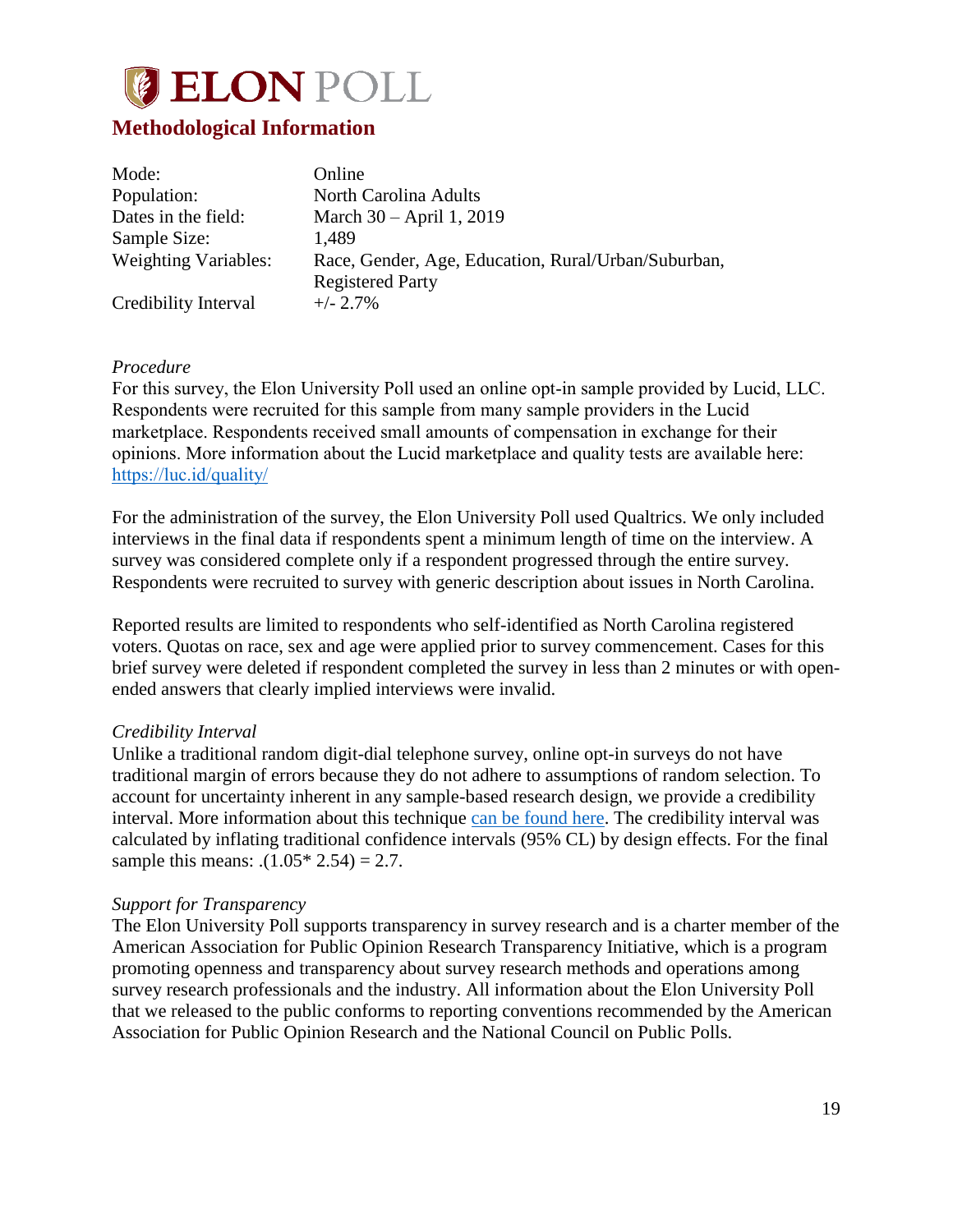# **JELON POLL**

# <span id="page-20-0"></span>**Weighting Information**

Weights for registered voters were calculated based on demographics calculated by Elon Poll staff from the NCSBE individual voter or from the U.S. Census (2017 ACS).

Weights were generated in Stata using a technique known as iterative proportional fitting, also known as raking. The weight variable was calculated based on NCSBE registered party id and U.S. Census data on age, sex, race, county type and education.

We label counties as rural, suburban or urban based on this map from the NC Rural Center <https://www.ncruralcenter.org/wp-content/uploads/2018/01/Rural-Map-2018-1.png> .

|                         | Unweighted | Weighted |
|-------------------------|------------|----------|
| Age                     |            |          |
| 18 to 29                | 21%        | 21%      |
| 30 to 44                | 28%        | 25%      |
| 45 to 64                | 36%        | 34%      |
| $65+$                   | 15%        | 20%      |
| <u>Sex</u>              |            |          |
| Male                    | 46%        | 48%      |
| Female                  | 54%        | 52%      |
| Race                    |            |          |
| White                   | 71%        | 66%      |
| <b>Black</b>            | 21%        | 21%      |
| Other                   | 9%         | 13%      |
| <b>Registered Party</b> |            |          |
| Republican              | 28%        | 26%      |
| Unaffiliated / Other    | 26%        | 28%      |
| Democrat                | 32%        | 32%      |
| Not Registered          | 15%        | 15%      |
| <b>County Type</b>      |            |          |
| Rural                   | 42%        | 41%      |
| Suburban                | 24%        | 25%      |
| Urban                   | 34%        | 34%      |
| Education               |            |          |
| Less than Bachelors     | 64%        | 70%      |
| <b>Bachelors</b>        | 36%        | 30%      |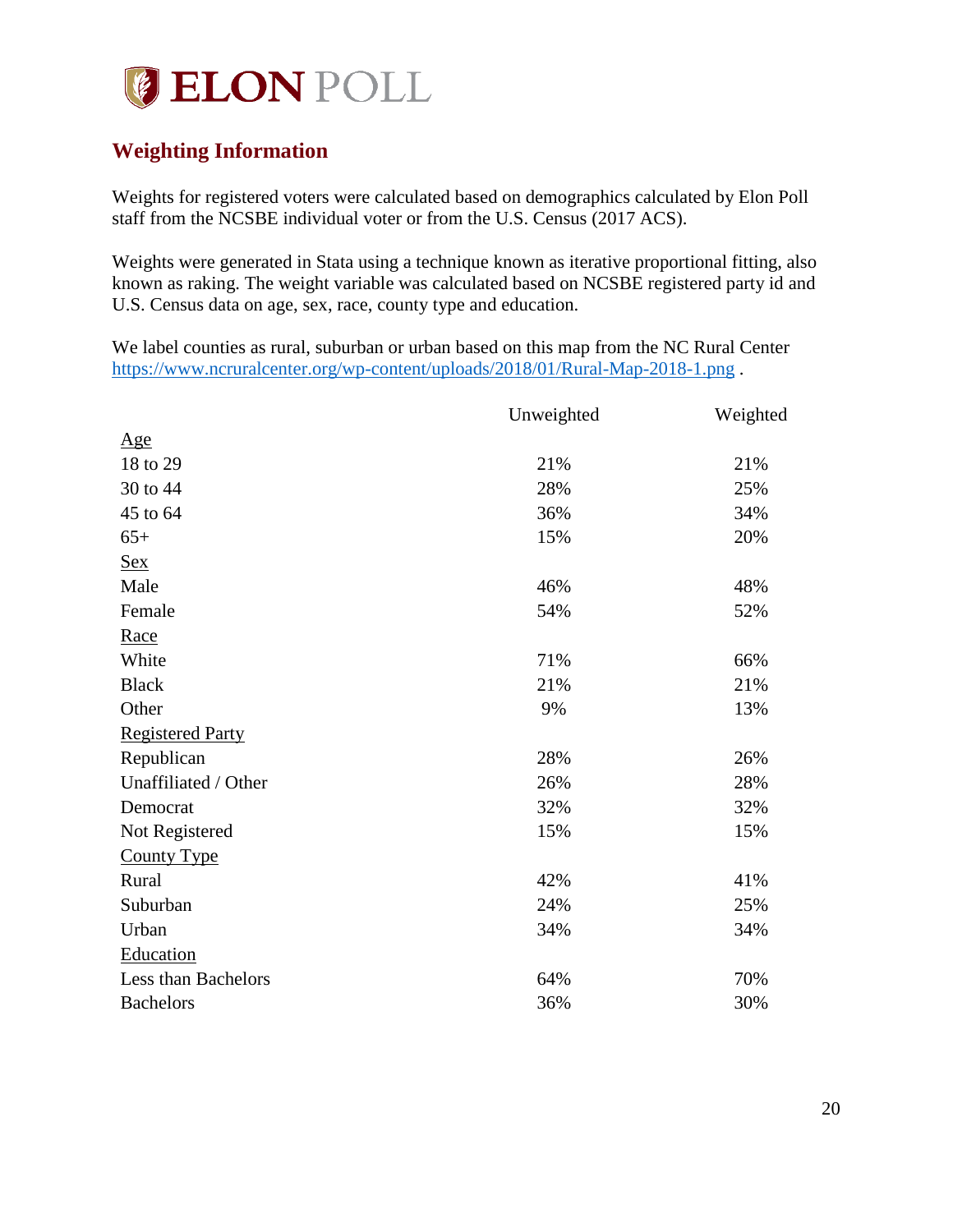## <span id="page-21-0"></span>**Frequently Asked Questions**

#### **1. Who pays for the Elon University Poll?**

Elon University fully funds the Elon University Poll. The poll operates under the auspices of the College of Arts and Sciences at Elon University, led by Dean Gabie Smith. The Elon University administration, led by Dr. Connie Ledoux Book, president of the university, fully supports the Elon University Poll as part of its service to the community. Because of this generous support, the Elon University poll does not engage in any contract work. This permits the Elon University Poll to operate as a neutral, non-biased, non-partisan resource.

#### **2. Does the Elon University Poll favor a certain party?**

The Elon University Poll is an academic, non-partisan survey. We do not engage or work with any political candidates or parties. We employ best practices to ensure the results are not biased.

#### **3. Did you weight the data?**

Yes. We apply weights to the data. For this survey, we generated results using raking based on NCSBE voter registration data and U.S. Census Data (2017 ACS). We also used quotas in initial sampling.

#### **4. What did respondents know about the survey before agreeing to take the survey?**

During survey recruitment, respondents saw a title that the survey was about higher education. In the introductory screen, respondents read, "We are hoping to understand what aspects of the college experience matter most for life outcomes."

#### **5. What are the advantages and disadvantages of online opt-in surveys over traditional random-digital dial surveys?**

Traditional telephone surveys have a clear advantage over online surveys such as this in that assumptions of equal probability of selection are more appropriate. Furthermore, online surveys do not capture opinions of respondents who lack internet access. However, our opinion is that declining telephone response rates and the growth in online sample pool sizes have narrowed quality differences between the two modes. Additional information about opt-in surveys in general is available from AAPOR and the [Pew Research Center.](http://www.pewresearch.org/fact-tank/2018/08/06/what-are-nonprobability-surveys/)